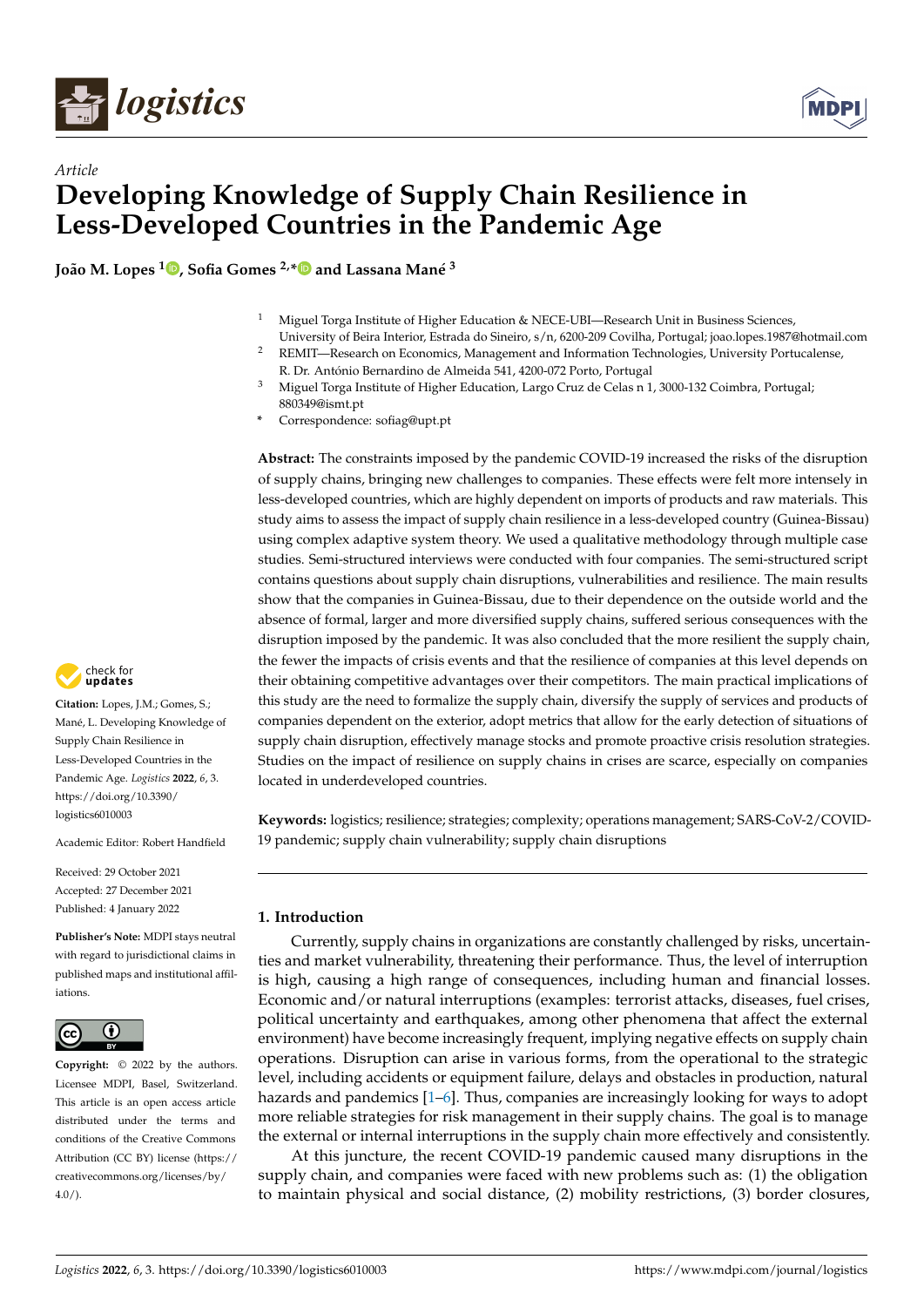(4) labour and raw materials shortages, (5) the diversion of some raw materials for the manufacture of products considered of greater need in the fight against the COVID-19 pandemic (6) and also the exponential increase of certain demands for final products and raw materials [\[7](#page-15-1)[,8\]](#page-15-2). As a result, companies had to adapt quickly to this new pandemic crisis scenario. This new scenario had not been properly anticipated in strategic planning, so companies had to take reactive actions to face it. One of the ways to combat this new scenario was for companies to become more resilient. Organizational resilience involves the ability to adapt to turbulent environments through routines that allow adequate and rapid responses to change [\[9,](#page-15-3)[10\]](#page-15-4).

In this context, the supply chain is considered to be a dynamic and complex organism. The complexities of a supply chain arise mainly from its risk. Risks, as a rule, are caused by external factors beyond the control of managers and executives but do influence supply chains [\[11](#page-15-5)[,12\]](#page-15-6). That said, the increasing uncertainty of the environment and the development of global supply chains require companies to adjust their standards in terms of logistics management. Companies, regardless of their environment, want to maintain continuity of supply in terms of material flows while optimizing cost reduction. Thus, companies want to build a resilient supply chain system to make it seamless [\[13,](#page-15-7)[14\]](#page-15-8).

Supply chain resilience is defined as the capability to proactively design and plan the supply chain network, anticipating unexpected disruptive (negative) events in order to respond adaptively to disruptions. For a company to have resilience in its supply chain, it must maintain control of the entire logistics process. Usually, after the disruptive event, if the company is able to stay in the market, it becomes more competitive and may even gain a competitive advantage [\[10](#page-15-4)[,15\]](#page-15-9).

On the other hand, the effects of the pandemic COVID-19 increased supply chain risks, bringing new challenges that are pertinent to be studied. The pandemic COVID-19 brought sudden instability in supply chains, which will impact the companies' results in the long term [\[10](#page-15-4)[,16\]](#page-15-10). Companies' strategies in disruption situations can serve as a basis for other supply chain networks [\[9](#page-15-3)[,12](#page-15-6)[,17](#page-15-11)[,18\]](#page-15-12).

Academics have studied supply chains over time [\[17](#page-15-11)[–19\]](#page-15-13); however, these studies have been neglected for less-developed countries. In underdeveloped countries, disruptive situations that affect the value chain, such as COVID-19, can have severe and irreparable consequences in terms of supply, production and distribution and, as such, in terms of economic growth and development. Thus, it becomes pertinent to assess how creating more resilient and less vulnerable value chains in underdeveloped countries can allow companies to overcome disruptive situations and be drivers of value creation for companies.

Thus, the present context of this study is Guinea-Bissau, which is an underdeveloped West African country. Guinea-Bissau is currently considered the 16th poorest country in the world [\[20\]](#page-15-14), which is the reason why it was chosen for the present study. Guinea-Bissau has a population of about 1.9 million [\[21\]](#page-15-15). The legal economy of Guinea-Bissau relies heavily on fishing and farming, and in recent years, cashew plantations have been increasing considerably. Guinea-Bissau is a recent example of political stabilization, which, together with the international community, plays a very important role in the context of cooperation and development [\[22\]](#page-15-16). According to Mendes [\[23\]](#page-15-17), Guinea-Bissau's development is conditioned by economic growth through inefficiencies in production capacity, level of activity experienced, generation of civil servants and the country's level of indebtedness. According to data from AICEP [\[24\]](#page-15-18), Guinea Bissau's trade balance in 2019 was in deficit by −86 million USD. Guinea-Bissau's exports were worth USD 249 million in 2019 and the five main groups of exported products were agricultural products (66.2% of the total), wood and cork (3.4% of the total), minerals and ores (1.5% of the total), textiles (0.4% of the total) and machinery and equipment (0.3% of the total). Imports amounted to USD 335 million in 2019 with the top five groups of imported products being agricultural products (20.8% of the total), food products (18.4% of the total) and mineral fuels (15.5% of the total), such as machinery and apparatus (9.1% of the total) and common metals (6.3% of the total).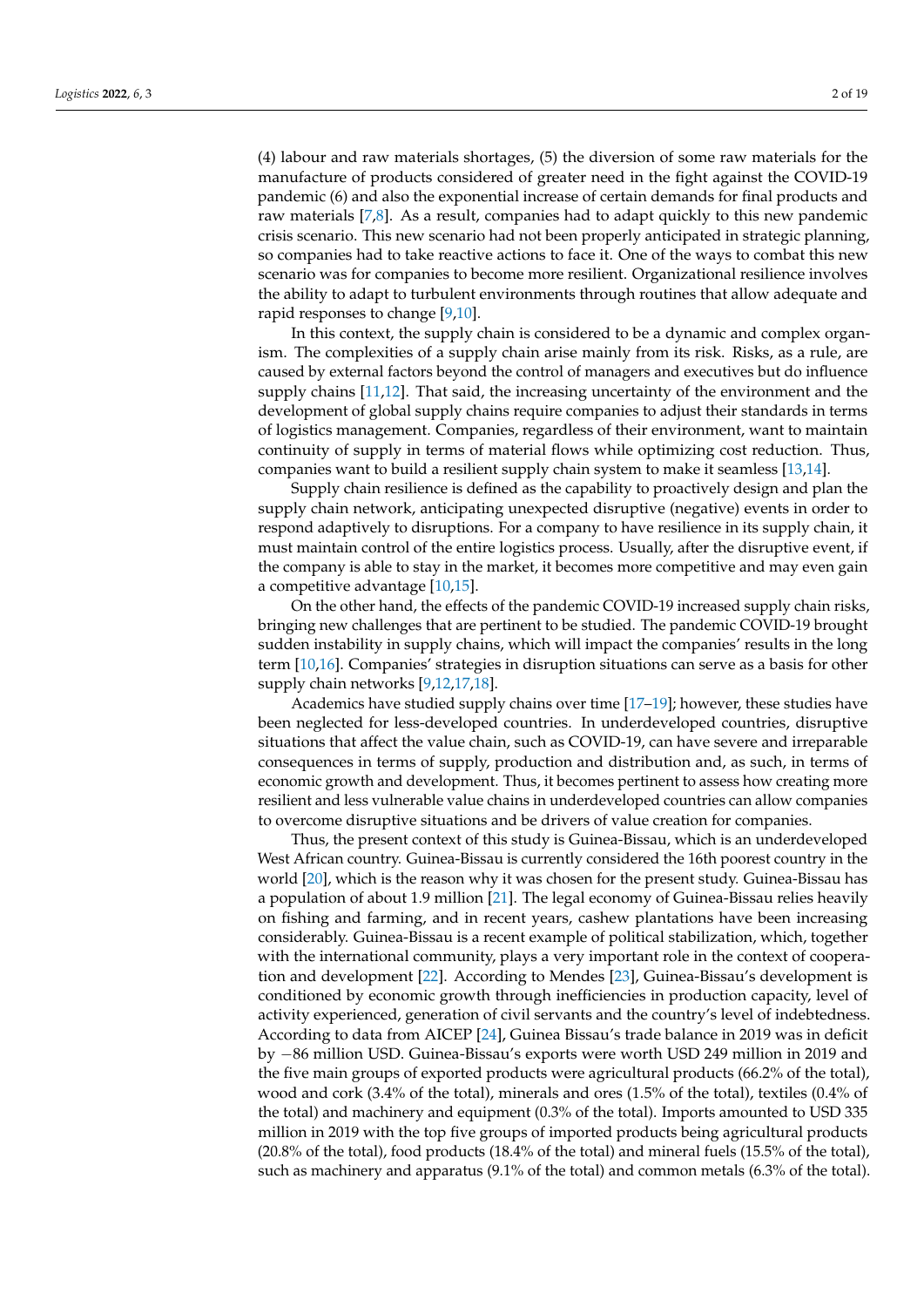There is an urgent need to critically re-examine the development strategies that have been pursued in Guinea-Bissau and to adopt approaches that have real potential to put the country on the path of development [\[23\]](#page-15-17). The reversal of the trade balance can be a source of economic growth for Guinea-Bissau, a source that is very dependent on the value chain associated with the activities developed.

This study aims to analyze the influence of supply chain resilience in a less-developed country in West Africa using complex adaptive system theory (CAS) during the pandemic crisis. The unit of analysis is the companies that have their head office in Guinea-Bissau. Thus, the research questions are: What is the impact of the constraints caused by the COVID-19 pandemic on the value chain of companies in Guinea-Bissau that are dependent on the import of raw materials or final products? What is the impact of the constraints caused by the COVID-19 pandemic on the value chain of companies in Guinea-Bissau that are dependent on the export of raw materials or final products? Could it be that companies that have larger, more resilient value chains have a greater capacity to respond and adapt to this disruptive situation?

This study contributes to the literature on supply chain resilience in times of the pandemic crisis of COVID-19 in economically less-developed countries. Problems in supply chains in this country in the context of the COVID-19 pandemic are identified, suggesting possible measures to help companies overcome the issues identified.

As the main result, in all of the Guiné-Bissau companies studied, the pandemic had a negative impact on supply chains. None of the companies had the capacity to anticipate the disruptions caused by the pandemic COVID-19, as they were not previously prepared for a crisis. Companies were taken by surprise and were aggravated by the closure of borders, which resulted in delays in the arrival of products and raw materials, leading to stock-outs. Guinea-Bissau is an underdeveloped country in which very little is produced domestically. Most of the products and raw materials sold are imported, further accentuating the difficulties of local companies. With the closure of borders and the difficulty of transportation caused by the pandemic COVID-19, companies found it difficult to find other (domestic) solutions to supply their supply chains immediately. Thus, the supply chain drastically affected the economy, with direct impacts on companies' production due to delays in raw materials and marketing products by suppliers.

This study has the following structure: (1) it begins with the introduction to the topic addressed; (2) the literature review on the theory of complex adaptive systems, supply chain disruptions, supply chain vulnerability, supply chain resilience and the relationship between complex adaptive system and supply chain resilience) is elaborated; (3) the entire methodological process is detailed; (4) the results are exposed, and a discussion is carried out; (5) finally, the main conclusions arising from the study are described.

## <span id="page-2-0"></span>**2. Literature Review**

#### *2.1. Complex Adaptive System Theory (CAS)*

Complexity theory analyses change, whether it is renewal or adaptation. According to this perspective, organizations are considered complex adaptive systems. Thus, organizational change must consider the environment in which it operates [\[25–](#page-15-19)[27\]](#page-15-20). Complex systems are made up of interacting parts at the micro-level. Changes at the macro level are often a consequence of small perturbations at the micro-level. In a complex system, the activities of various agents are very much linked to the actions of other agents in the system. Khanal et al. [\[25\]](#page-15-19) state that the environment in which firms operate is constantly changing as they dynamically interact with the environment they influence while at the same time being influenced by the same environment. Thus, complex adaptive systems are composed of several independent agents that interact, adapt frequently, modifying and reorganizing their building blocks in light of prediction, experience and learning. Systems emerge over time, and it is often difficult to determine in advance the outcome of this emergence [\[10](#page-15-4)[,28\]](#page-15-21).

Considering that there is no consensus on the definition of complexity theory, Preiser [\[29\]](#page-15-22) and Preiser et al. [\[30\]](#page-15-23), have identified six common underlying features that characterize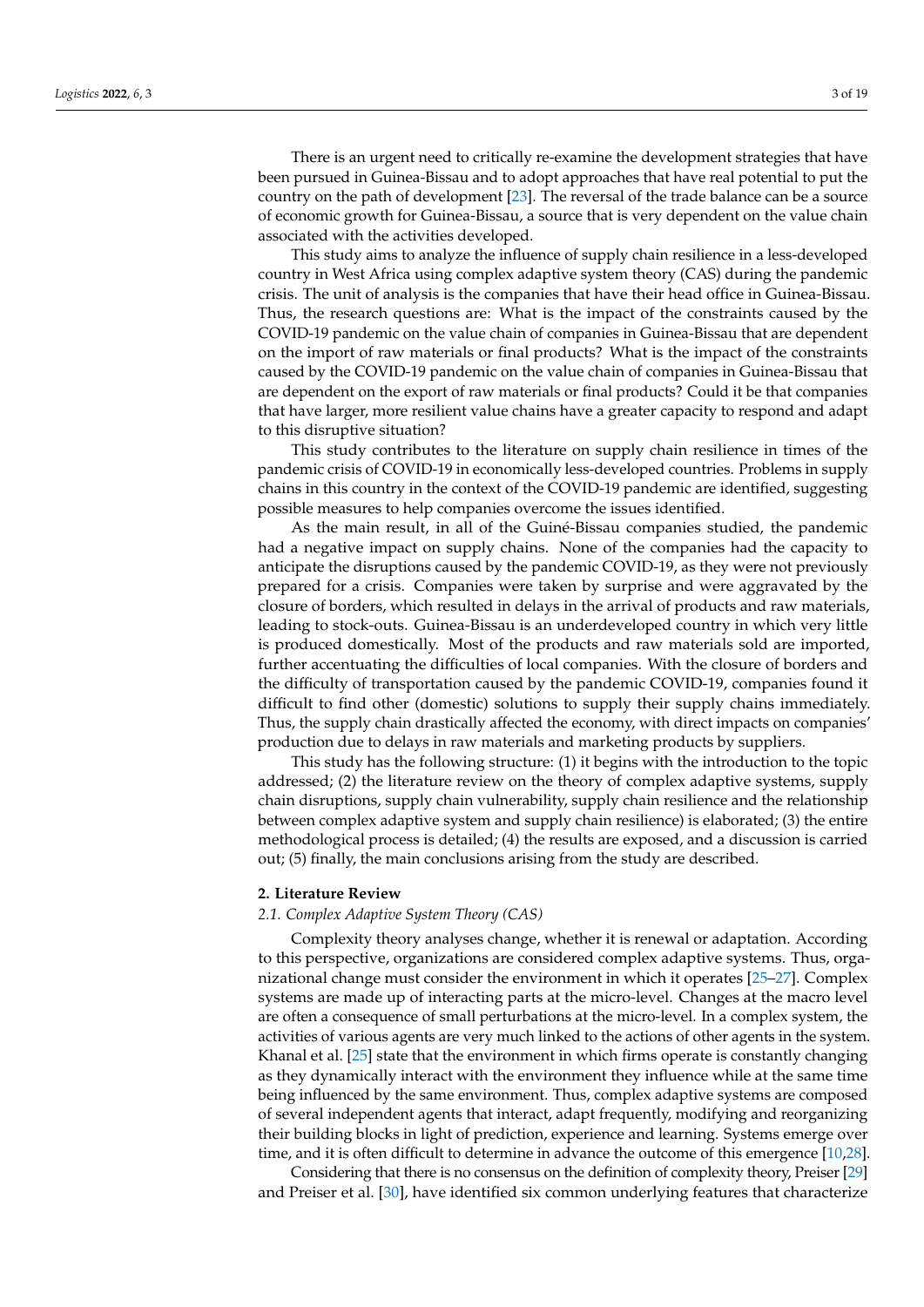and help understand complex adaptive systems. From a complex systems perspective, administrative replies to the COVID-19 pandemic can be conceptualized in six key features of a complex adaptive system: (1) Complex phenomena are relationally constituted; (2) Adaptive capacity to co-evolve and self-organize concerning contextual changes; (3) The dynamic relationships that characterize complex systems and their interaction are nonlinear; (4) Complex systems are context-dependent; (5) Complex systems are radically open systems; (6) Emergent phenomena appear as a result of complex causality.

Complex systems can have the capability to respond and adapt to the environment. Variation occurs at several scales, going from the micro to the macro level. The properties of resilience and adaptability possessed by complex systems allow them to change their internal structures and generate new behaviour patterns, requiring a selection perspective. In the case of organizational environments, this requires an understanding of emerging patterns and interventions that concentrate on standardizing products and processes or fitting the complexity of the environment [\[25,](#page-15-19)[31\]](#page-15-24).

The current literature on supply chain management considers supply networks as a system [\[32](#page-15-25)[,33\]](#page-15-26). Tukamuhabwa et al. [\[34\]](#page-15-27), recommend CAS as an appropriate lens for studying supply chain resilience. Thus, for the present study, we consider the supply networks in supply chain management as a "system", intending with this study to analyze the influence of supply chain resilience in a less-developed country.

#### *2.2. Interruptions and Vulnerability in the Supply Chain*

Firms increasingly rely on a complicated network of worldwide partners to provide services or products in the exact quantity, at the correct time and place, under persistent cost pressures [\[35](#page-15-28)[–38\]](#page-16-0). Regrettably, complex and long supply chains are frequently slow in responding to change and are therefore vulnerable to disruptions of that supply chain. Chain disruptions are defined as unplanned and unforeseen events that interrupt the usual flow of materials and goods within a supply chain [\[39,](#page-16-1)[40\]](#page-16-2). Based on this definition, these authors proposed five different sources of disruptions: (1) demand-side, (2) supply-side, (3) legal/regulatory, (4) infrastructure (5) and disasters. Although disruptions may have different sources and do not occur independently, all disruptions, in the end, will lead to one or more problems in the supply, distribution and demand of the product [\[41\]](#page-16-3). Both internal and external causes are at the root of supply chain disruptions.

Regarding external causes of supply chain disruptions, discussions mainly focus on severe events such as natural disasters and other "force majeure" events affecting the supply chain [\[42,](#page-16-4)[43\]](#page-16-5). This is shown, for example, by Kondo [\[44\]](#page-16-6), wherein the study is based on a powerful earthquake in Japan, or by Ferreira et al. [\[10\]](#page-15-4), wherein the study is based on a pandemic. As for the internal causes of supply chain disruptions, Fartaj et al. [\[45\]](#page-16-7), show that the transportation process and production logistics can be one of the main sources of supply chain process disruptions at the internal level in the automotive industry. However, disruptions not only arise from negative process deviations but can also be caused by positive innovation changes, as Beltagui et al. [\[46\]](#page-16-8), show in the introduction of 3D printing processes in companies.

Currently, another phenomenon has emerged that has disrupted all markets and their chains, and in almost all their facets (demand side, supply side, legal/regulatory and infrastructure), the pandemic crisis. The COVID-19 pandemic and the measures for its containment served to create a new *modus operandi* for companies, leading to adaptations and choosing fewer long supply networks. The COVID-19 pandemic forced companies to invest in new technologies and open up more to the domestic market and markets they would never usually turn to. It also made managers realize that it is necessary to change how they organize and structure their business [\[10](#page-15-4)[,47](#page-16-9)[,48\]](#page-16-10).

Companies have become even more interdependent in an increasingly global market, where a material can be made in one country and assembled in a different one. As a result, companies need to create a wider network of relationships to mitigate the major vulnerability issues [\[49\]](#page-16-11). In this perspective, managers are aware of the risks that can influence the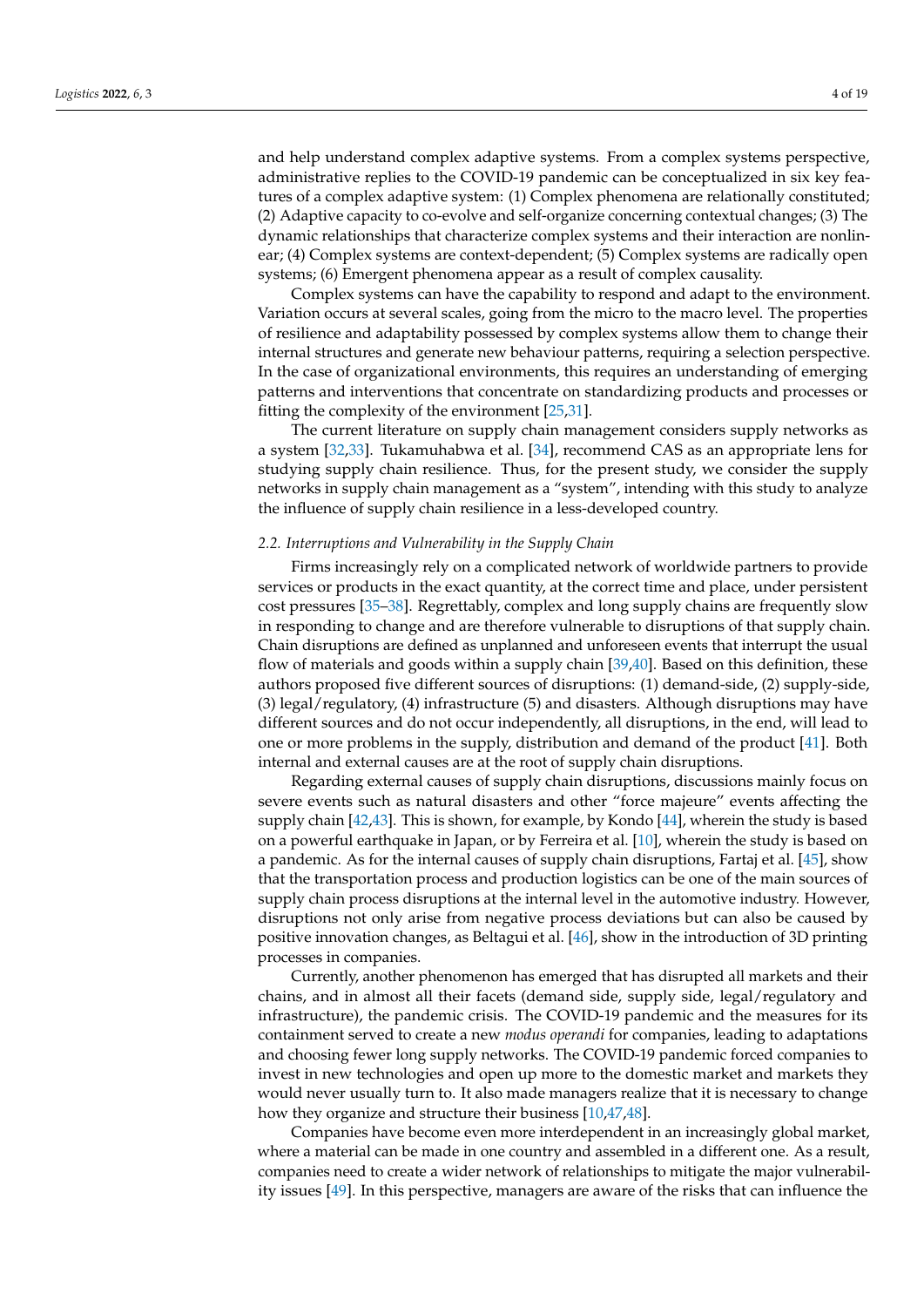supply chain negatively, but managers have failed to implement the appropriate tools for managing these risks [\[38](#page-16-0)[,50](#page-16-12)[,51\]](#page-16-13). Supply chain risks are driven by a variety of internal and external sources of vulnerability. Moreover, Benedito et al. [\[52\]](#page-16-14), distinguish between three broad categories of supply chain vulnerability sources: (1) endogenous assets (equipment, human resources, inventories, distribution, recovery and service centers); (2) supply chain partners (customers, suppliers and subcontractors); (3) and exogenous geographical factors (natural disasters, major accidents and intentional attacks).

In this context, the following proposition was formulated:

P1: The disruption in the value chain of companies in Guinea-Bissau caused by the COVID-19 pandemic, as it is an underdeveloped country, has not been overcome by the introduction of technological, organizational and logistical innovations.

#### *2.3. Supply Chain Resilience*

The COVID-19 pandemic had an impact never seen before on the global industry at all levels. Effective crisis management is needed to restore the links between socio-economic actors. However, beyond considering the negative effects of this type of historical crisis, this new scenario can be a source of opportunities to create beneficial change for the organization. The concept of resilience is incorporated into the management of organizations to guide this change. Alonso-Muñoz et al. [\[9\]](#page-15-3) state that resilience is the ability of a company to adapt, reorganize its system and continue surviving and growing when a change is occurring, that is, while the disruption is happening. A resilient supply chain implies the ability of that chain to return normal operational performance, within an acceptable period, after being disrupted. The concept of resilience applied to supply chains refers to the need to mitigate and anticipate disruptions and disturbances along techniques tailored to decrease vulnerabilities in uncertain environments [\[10](#page-15-4)[,53](#page-16-15)[,54\]](#page-16-16).

Operations in the supply chain are constantly changing and under conditions of uncertainty. Thus, resilience is a key factor [\[55\]](#page-16-17). Supply chains must be prepared to respond to unexpected events [\[56](#page-16-18)[,57\]](#page-16-19). The main tenets of supply chain resilience are collaboration, supply chain reengineering, agility, innovation, flexibility, visibility, sharing and trust [\[10,](#page-15-4)[58\]](#page-16-20). Researchers have advocated the importance of some factors to increase resilience in supply chains, highlighting integration, cooperation and communication. The ability to return more quickly to equilibrium after a period of disruption is called stability [\[9\]](#page-15-3). Complexity in supply chain networks, therefore, requires more resilience.

Complexity in supply chain networks plays a critical role in the adaptability of networks, interdependence, system-wide interactions and the ability to change their behaviour. Designing resilience, collaboration between suppliers and customers, agility and following a risk management culture are general principles of resilience in supply chain networks [\[38,](#page-16-0)[59,](#page-16-21)[60\]](#page-16-22). Logistics capabilities, such as low-cost distribution, reliability, speed of delivery and responsiveness for dynamic integration, enable supply chain resilience to become a competitive advantage. Resilience is a requirement for achieving sustainable development and thus, a transition to circular networks [\[9,](#page-15-3)[61\]](#page-16-23).

In short, a company's resilience is the ability of the company to resume normal business and surrounding operations when some factor (internal or external) disrupts or interrupts its normal functioning. It becomes necessary to take quick and effective action the moment a disruption in this chain occurs. One important measure is to have an alternative plan in case the natural course of the business is interrupted. Such measures should be strategically planned well in advance so as not to catch managers off guard. A more resilient company is a company more likely to succeed.

In this context, the following proposition was formulated:

P2: In Guinea-Bissau, being an underdeveloped country, the value chain has low resilience to face disruptive situations.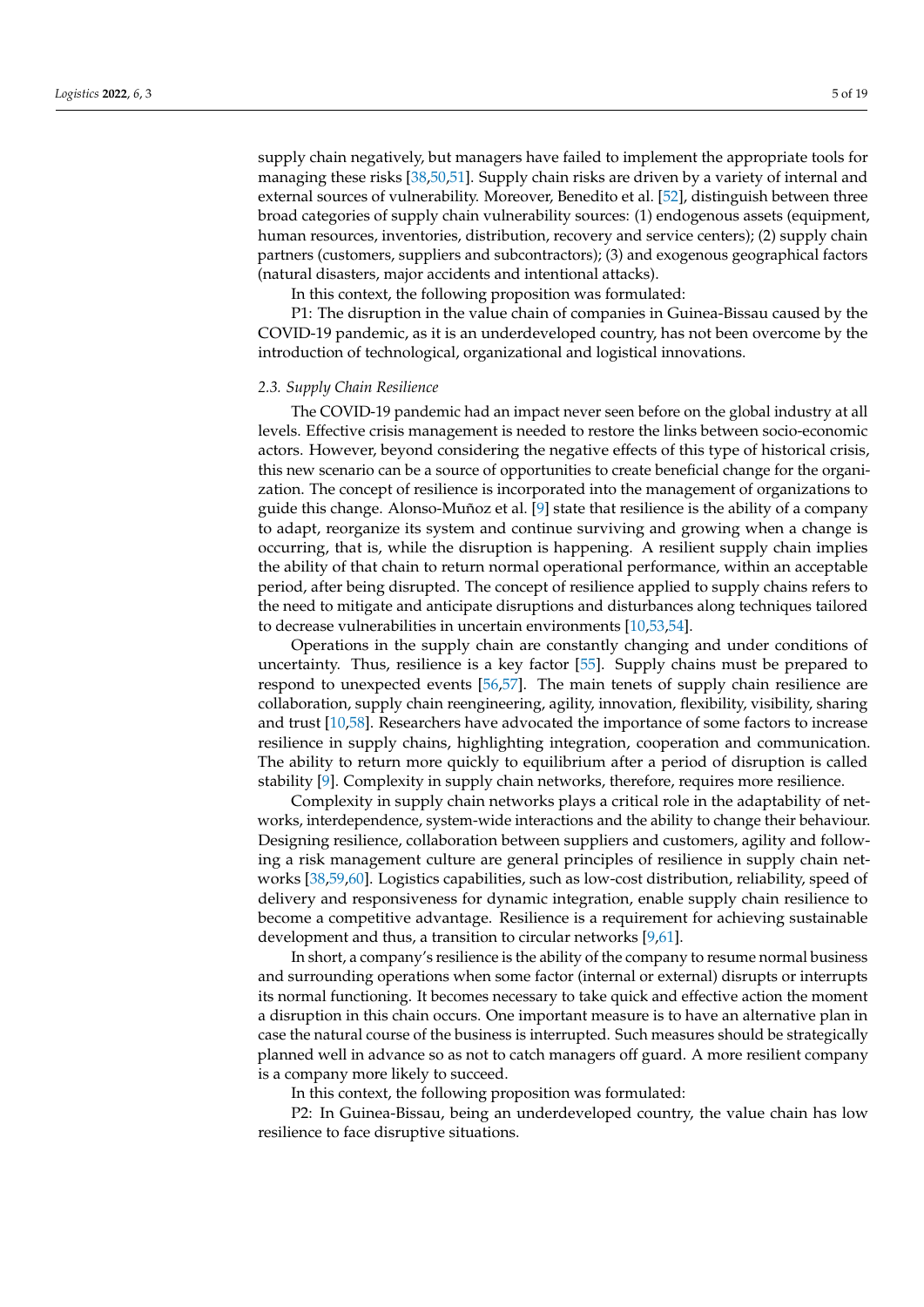## *2.4. Relationship between the Complex Adaptive System and Resilience in the Business Supply Chains*

The elements that make up a complex adaptive system are agents, autonomous actions, interaction and learning. These elements can be found within a supply chain network. Agents are firms or groups of firms that work together through partnerships or alliances in which they share rules and economic benefits. The companies create an environment of intense interaction motivated by exchanges of material, financial and informational resources. The search produces such exchanges for the achievement of the individual objectives of each company [\[10,](#page-15-4)[12,](#page-15-6)[62\]](#page-16-24).

For a long time, supply networks tended to adapt to their environment, i.e., shape their structures and add or exclude relationships between agents (e.g., connect with new suppliers and serve as new customers). In addition, these networks tended to change their physical capabilities and adapt behavioral processes, i.e., strategy changes [\[62\]](#page-16-24). In this way, the supply network interacts with environmental demands and modifies the environment for its competitors [\[32\]](#page-15-25). In this adaptation context, nonlinear effects may occur. In the face of continuous adaptations, a complex adaptive system may exhibit nonlinear and unpredictable effects. Therefore, the results are also irreversible. In a supply network, cost-reduction efforts by a large buyer may lead to random outcomes. However, a management goal might merge the control and autonomy of agents to improve the supply network [\[62](#page-16-24)[–65\]](#page-17-0).

In a supply network, its complexity, resilience and adaptation allow a complex resilient adaptive system to represent a business model more accurately than the general system theory, with strong alignment between the characterization of a complex resilient adaptive system and the characteristics of the business environment [\[10](#page-15-4)[,66\]](#page-17-1). A business model is also a system of links between components and dynamics [\[67,](#page-17-2)[68\]](#page-17-3). Thus, a business model includes a business system and a profitability model [\[69\]](#page-17-4).

Thus, the following proposition was formulated:

P3: The business model of companies in Guinea-Bissau is not based on a complex resilient adaptive system that allows them to adapt to disruptive situations.

## <span id="page-5-0"></span>**3. Methodology**

This paper aims to analyze supply chain resilience in an underdeveloped West African country using complex adaptive system theory (CAS), that is, to assess the impact of a disruptive situation such as the COVID-19 pandemic on the value chain, determining companies' value chain vulnerabilities and the impact of value chain resilience to face these situations. This objective is in response to the demand for more empirical studies on supply chain resilience in less-developed countries. Supply chains in these countries have different characteristics and problems from more developed countries. In this study, we sought to understand why supply chains in less-developed countries at the time of the COVID-19 pandemic were susceptible to disruptions and which resilience strategies were adopted to reduce the impact of these disruptions. To achieve the proposed objectives, we used a qualitative methodology through multiple case studies.

The case-study methodology, through a multiple-case study, is the most appropriate for this study because it allows the observation in natural environments, as well as makes it possible to research and interpret specific phenomena, such as the functioning of supply chains, to understand the processes resulting from the activities of the companies under study [\[70](#page-17-5)[–73\]](#page-17-6). This methodology has been increasingly adopted by academics, making it possible to deepen a given phenomenon [\[74–](#page-17-7)[76\]](#page-17-8). This study's sampling type is not probabilistic by convenience because we only considered companies located in Guinea-Bissau. Only companies from Guinea-Bissau were selected because this country is one of the poorest countries in the world, and there is still a shortage of studies on this topic under analysis. For this study, we used a cross-analysis because the variables under study have characteristics that cannot be quantified [\[72](#page-17-9)[,77\]](#page-17-10). Thus, given the small number of companies existing in Guinea Bissau and the selection of companies for the sample was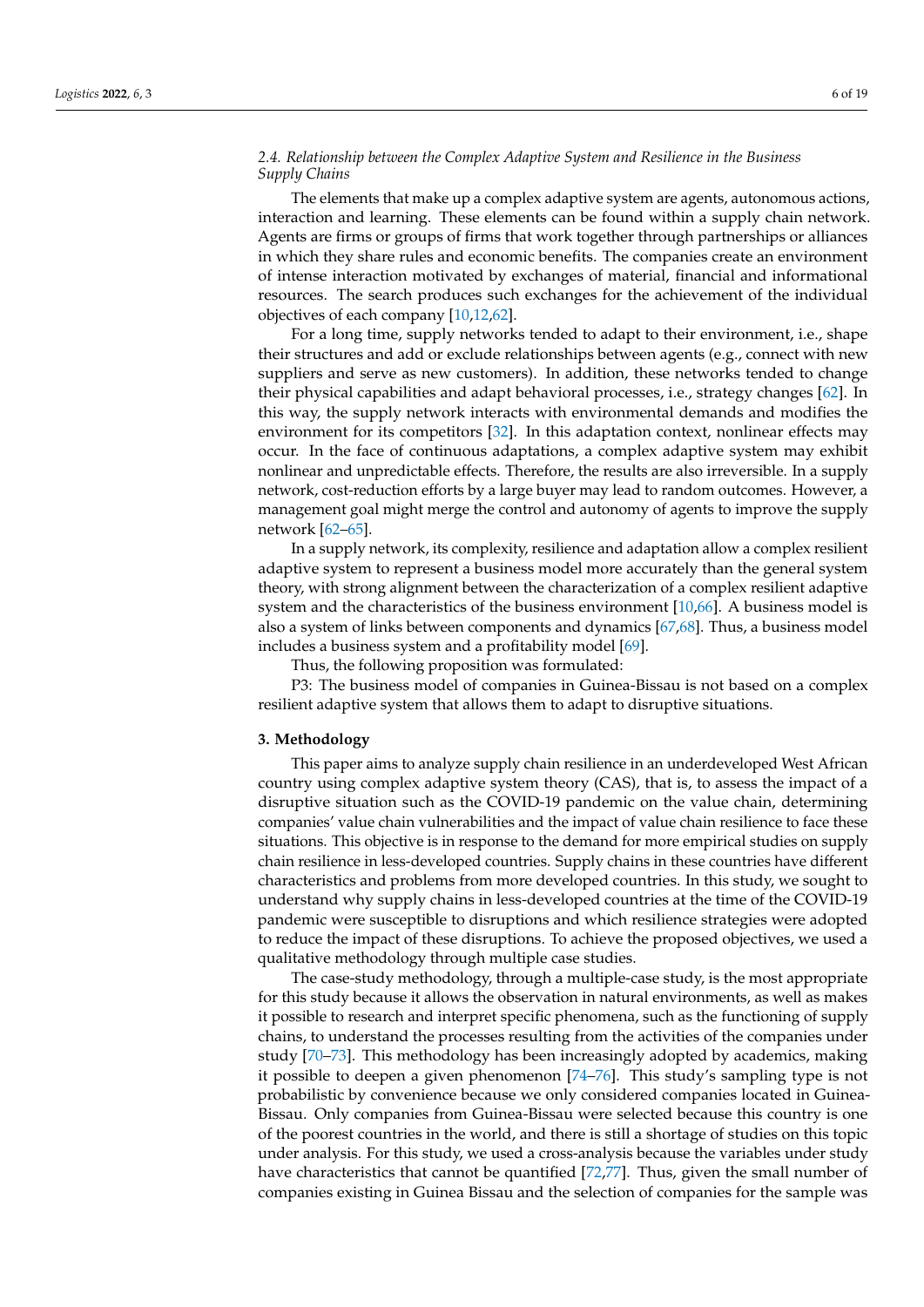based on convenience, a specific sector or dimension was not selected for the companies, the sample being constituted by companies with different characteristics. On the other hand, this fact also allows for more transversal conclusions, assessing whether the different characteristics of companies influence the way in which the value chain faces the disruptive situation caused by COVID-19.

Concerning the interviews, a semi-structured script previously applied by Ferreira et al. [\[10\]](#page-15-4) and Yaroson et al.  $[12]$  was used. The semi-structured script was divided into four sections. The first section requested data about the company and the respondent. Section 2 contained  $\overline{\phantom{a}}$ the questions about supply chain disruptions, and Section [3](#page-5-0) asked about supply chain vulnerabilities. In Section [4,](#page-7-0) we asked questions on supply chain resilience.

<span id="page-6-0"></span>The data collection and processing process was elaborated upon, as shown in Figure [1.](#page-6-0)



**Figure 1.** Process of data collection and processing. **Figure 1.** Process of data collection and processing.

The interviews were done with the CEOs of the companies because they are the ones The interviews were done with the CEOs of the companies because they are the ones who define the companies' strategies and, therefore, can provide more diverse, rich insights into the vulnerability and disruptions of their supply chains, as well as resilience strategies. The semi-structured interviews lasted an average of 60 min. The interviews were collected in June and August 2021, and all companies are limited liability Cor[po](#page-6-1)rations (Table 1).

<span id="page-6-1"></span>tions (Table 1). **Table 1.** Companies' Dates.

|                                           | Company A                                                                                                   | Company B            | Company C                                      | Company D             |  |
|-------------------------------------------|-------------------------------------------------------------------------------------------------------------|----------------------|------------------------------------------------|-----------------------|--|
| Date and Time of                          | 26 August 2021, at 5:30                                                                                     | 8 June 2021 at 10:00 | 11 August 2021, at 4:00                        | 25 June 2021 at 12:00 |  |
| Interview                                 | p.m.                                                                                                        | a.m.                 | p.m.                                           | noon                  |  |
| Interviewee                               | <b>CEO</b>                                                                                                  | <b>CEO</b>           | <b>CEO</b>                                     | <b>CEO</b>            |  |
| Type of Company                           | Limited Liability                                                                                           | Limited Liability    | Limited Liability                              | Limited Liability     |  |
|                                           | Company                                                                                                     | Company              | Company                                        | Company               |  |
| Area of Responsibility                    | International moving<br>Construction and real<br>and logistics; archive<br>estate mediation.<br>management. |                      | Maintenance, repair<br>and sale of generators. | Wood processing.      |  |
| Years of Experience of<br>the interviewee | 4 years<br>4 years                                                                                          |                      | 25 years                                       | 7 years               |  |
| Invoicing Volume 2020                     | 100,000 Euros                                                                                               | 375,907 Euros        | 500,000 Euros                                  | 80,558 Euros          |  |

In Table [1,](#page-6-1) all companies belong to different activity sectors: Company A is dedicated to construction and real estate, Company B to international removals, logistics and archive management, Company C to the maintenance, repair and sale of generators, and Company D to wood processing. Regarding the respondents' years of experience, the CEO of company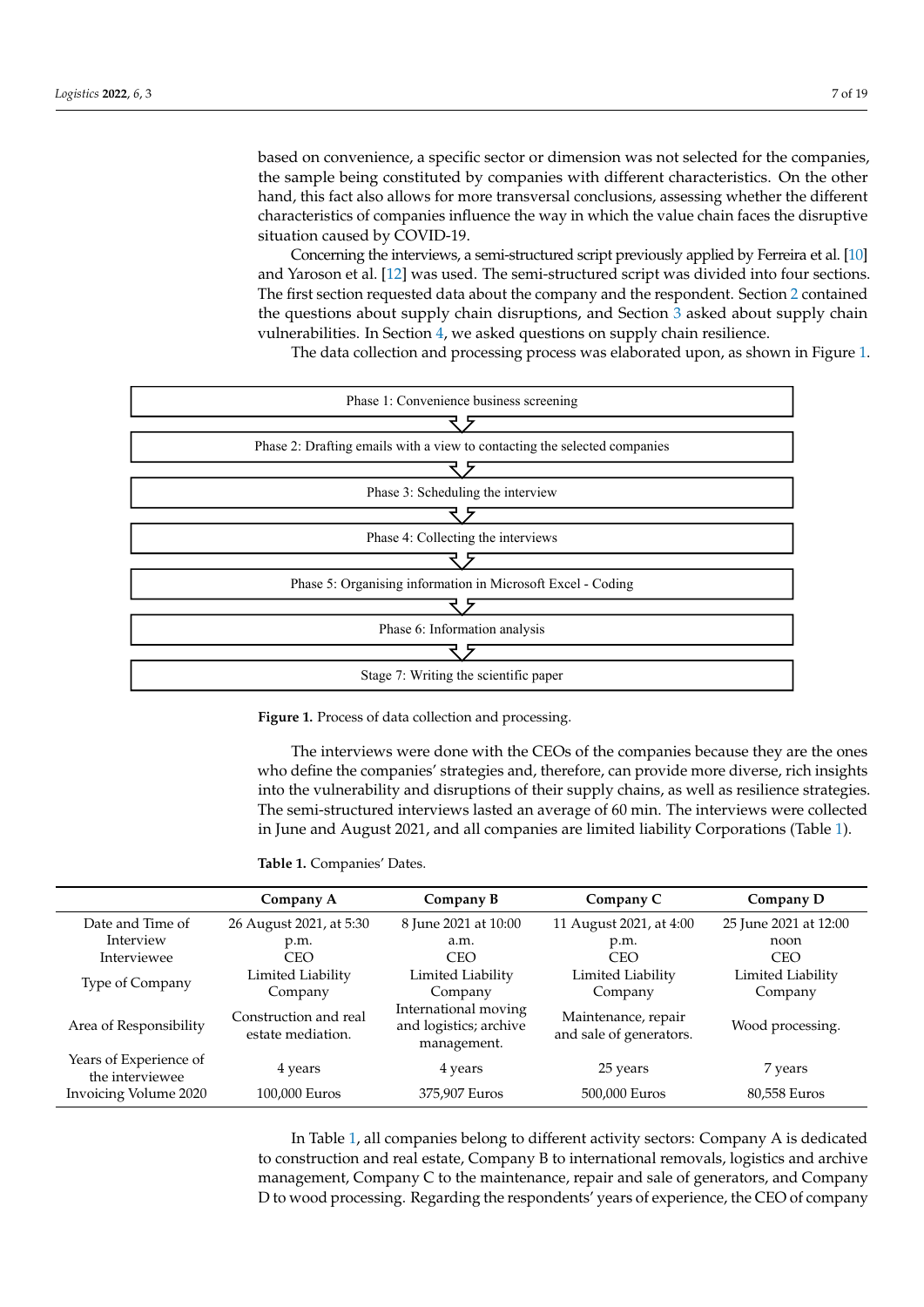A has been in this position for four years; the CEO of company B has also been in it for four years; the CEO of company C has been in it for 25 years, and the CEO of company D has been in it for seven years. Regarding the turnover in 2020, company A invoiced 100,000 Euros; company B invoiced 375,907 Euros; company C invoiced 500,000 Euros, and company D invoiced 80,558 Euros, demonstrating the different sizes of the companies.

## <span id="page-7-0"></span>**4. Results and Discussion**

## *4.1. Supply Chain Disruptions*

Supply chain disruptions are unplanned and unforeseen events that interrupt the normal flow of goods and materials within a supply chain [\[39,](#page-16-1)[40\]](#page-16-2). Table [2](#page-7-1) shows the results of supply chain disruptions. All firms revealed that delays in supplying products to consumers occurred at the onset of the pandemic in March 2020, although in Guinea-Bissau, the first cases of COVID-19 did not appear until nearly a month later, on March 25, 2020. For the most import-dependent companies, Companies A, B, and C, the delays took about 90 days, which was the period of border closure with the declaration of the state of emergency. In company D, the delay took about five days, related to the lack of materials in the domestic market and revealing their dependence on the domestic market. As identified by Bode et al. [\[39\]](#page-16-1) and Wagner et al. [\[40\]](#page-16-2), the source of interruption was initially at the infrastructure level, with the closure of borders that led to restrictions on the supply side, since companies faced difficulties in receiving raw materials from foreign suppliers. The interruption in the supply chain had negative effects that were all the greater because of the companies' dependence on longer networks outside Guinea-Bissau [\[10,](#page-15-4)[47,](#page-16-9)[48\]](#page-16-10).

| Companies | Timing of<br><b>Product Supply</b><br>Interruption                         | Reason and<br>Duration for the<br>Delay                               | The Speed of<br>the Perception<br>of the<br>Interruption                                                                                             | <b>Signal Metrics</b><br>in a Disruptive<br>Case | <b>Speedy Perception of</b><br>the Impact of the<br>Disruption                                                                                                                                                                                               |                                                                           | <b>Barrier</b><br>Encountered<br>during the<br>Interruption                                                                                                |
|-----------|----------------------------------------------------------------------------|-----------------------------------------------------------------------|------------------------------------------------------------------------------------------------------------------------------------------------------|--------------------------------------------------|--------------------------------------------------------------------------------------------------------------------------------------------------------------------------------------------------------------------------------------------------------------|---------------------------------------------------------------------------|------------------------------------------------------------------------------------------------------------------------------------------------------------|
| Company A | Early March<br>2020 with the<br>declaration of a<br>state of<br>emergency. | End of June;<br>closing of<br>borders.                                | Since the<br>beginning of the<br>pandemic.                                                                                                           | No                                               | It was a lengthy<br>process.                                                                                                                                                                                                                                 | Monthly reports<br>from production,<br>delivery and<br>service areas.     | Increased costs<br>of materials; lack<br>of human<br>resources.                                                                                            |
| Company B | At the start of<br>the pandemic, in<br>March 2020.                         | 3 months, until<br>the end of June<br>$2020$ ; closing of<br>borders. | Being an<br>international<br>company, it was<br>able to anticipate<br>the situation<br>before the first<br>cases of<br>COVID-19 in<br>Guinea-Bissau. | N <sub>0</sub>                                   | Two months before<br>COVID-19 arrived in<br>Guinea-Bissau, it had<br>already affected other<br>companies in the<br>group internationally.<br>There was daily<br>communication with<br>these companies to<br>anticipate the<br>interruption of<br>production. | Monthly reports<br>of the sales and<br>expenses of each<br>business area. | Rising costs of<br>materials and<br>import services;<br>greater<br>inefficiency in<br>public services<br>due to successive<br>strikes.                     |
| Company C | At the start of<br>the pandemic, in<br>March 2020.                         | 90 days; closing<br>of borders.                                       | Since the<br>beginning of the<br>pandemic.                                                                                                           | No                                               | Two months before<br>COVID-19 arrived in<br>Guinea-Bissau.                                                                                                                                                                                                   | Monthly reports.                                                          | There were few<br>barriers because<br>they had a large<br>stock of fuel for<br>1 year, already<br>foreseeing<br>possible delays<br>in materials<br>supply. |
| Company D | At the start of<br>the pandemic, in<br>March 2020.                         | 5 days, due to<br>lack of materials<br>on the market.                 | Since the<br>beginning of the<br>pandemic.                                                                                                           | N <sub>0</sub>                                   | Two months before<br>COVID-19 arrived in<br>Guinea-Bissau.                                                                                                                                                                                                   | Monthly reports<br>on production<br>and order<br>deliveries.              | Machine<br>breakdowns.<br>lack of parts in<br>the domestic<br>market and<br>delays in<br>receiving raw<br>materials.                                       |

<span id="page-7-1"></span>**Table 2.** Supply Chain Disruptions Results.

The perception that the pandemic could lead to a disruption in the supply chain was detected from the beginning of the pandemic, although no company had metrics to detect warning signs of a disruptive event. The CEOs of these firms are concerned that risk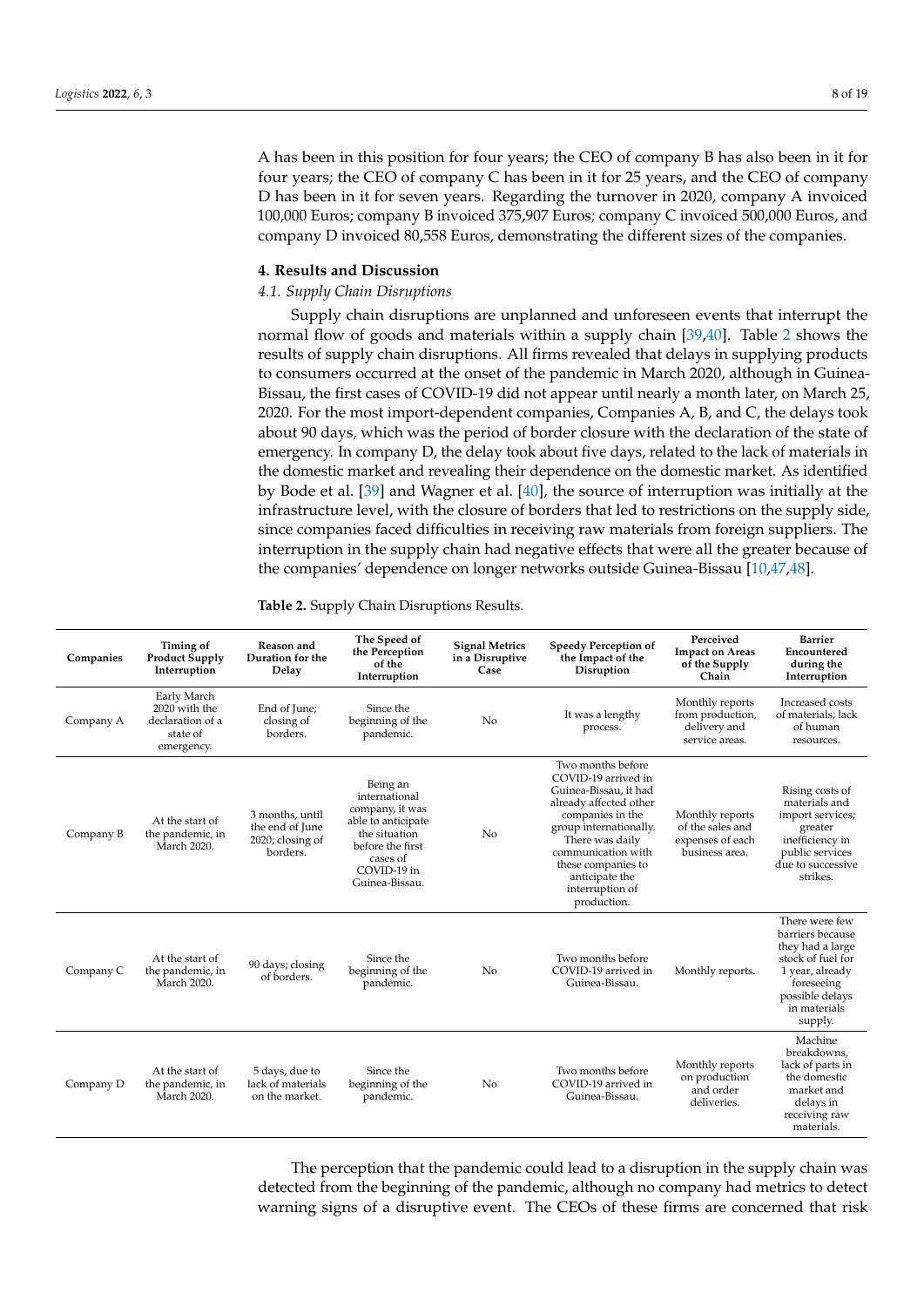situations, such as this pandemic crisis, can have harmful and irreversible consequences on their supply chain. Company C indicates that "There are no metrics available. We only took into account information from the news and social media". Still, Tang [\[50\]](#page-16-12) and Tang [\[51\]](#page-16-13) argued that they have delayed and failed to implement alerts, namely management control systems based on business metrics that adequately manage this type of risk.

The monthly reports prepared by the companies in terms of production, sales, services and orders allowed the detection of the areas that would be most affected. Company D states that "the company evaluates through analysis of production levels and order delivery response". Still, they were already in a reactive strategic phase, i.e., companies had to change their strategy in reaction to the disruption already existing in their supply chain. The supply in the domestic market and the investment in new technologies can be a solution to minimize the impacts of the pandemic crisis in the business investment chain [\[10,](#page-15-4)[47,](#page-16-9)[48\]](#page-16-10).

Finally, according to the interviewed CEOs, the recovery from the supply chain interruption was affected by several barriers such as rising raw material costs, lack of human resources, higher import costs and the inefficiency of public services (customs and finance, for example) due to numerous strikes. Company B stated that there was an "Increase in the price of import materials and services. Greater inefficiency of public services in terms of finance, customs and port services, even after the end of the confinement due to successive strikes". However, the company D revealed not to have felt many barriers because they had a large stock of fuel for 1 year, already foreseeing possible delays in the supply of materials, pointing to the breakdown of machines, lack of parts in the domestic market and the delay in receiving raw materials as the main obstacles. The barriers to the supply chain replenishment identified by companies A, B and C demonstrate that companies, as the market is so global and susceptible to different internal and external risks, should create more extensive and diversified networks of relationships [\[50](#page-16-12)[,51\]](#page-16-13).

## *4.2. Supply Chain Vulnerabilities*

Table [3](#page-9-0) shows the results of the responses of the CEOs of the interviewed companies regarding supply chain vulnerabilities. Concerning the type of characteristics that the companies produce or provide services, the interviewed companies, as shown in Table [1,](#page-6-1) have different branches of activity: construction and real estate (Company A), international moving services, logistics and archive management (Company B); maintenance, repair and sale of generators (Company C); and wood processing (Company D). Because the products and services provided are distinct, the effect of a supply chain disruptive activity has different impacts. In the case of companies A, C and D, since they are industries, i.e., producers of goods, in the event of disruptive activity, they are left without access to raw materials and, as such, the production can stop, with the source of the disruptive activity being the supply side, as identified by Bode et al. [\[39\]](#page-16-1) and Wagner et al. [\[40\]](#page-16-2). Company B is a service provider company and, in the event of disruptive activity in the normal supply chain, it more easily seeks an alternative to maintain the quality of the transport process, the transport process and logistics being one of the main sources of disruptions in the supply chain process [\[45\]](#page-16-7).

Given the nature of the company's activity, the supply chains of companies A, C and D consist of purchasing raw materials from suppliers, their transformation and/or incorporation into the final product and then the sale to the end customer. In company B, the client delivers the goods to be distributed to the company, which will store them and then distribute them, usually by sea. Once customs clear the goods, they are delivered to the final client of the company that contracted the service to company B. All the companies mentioned that the resources required for their operations do not increase the impact of disruptive activities.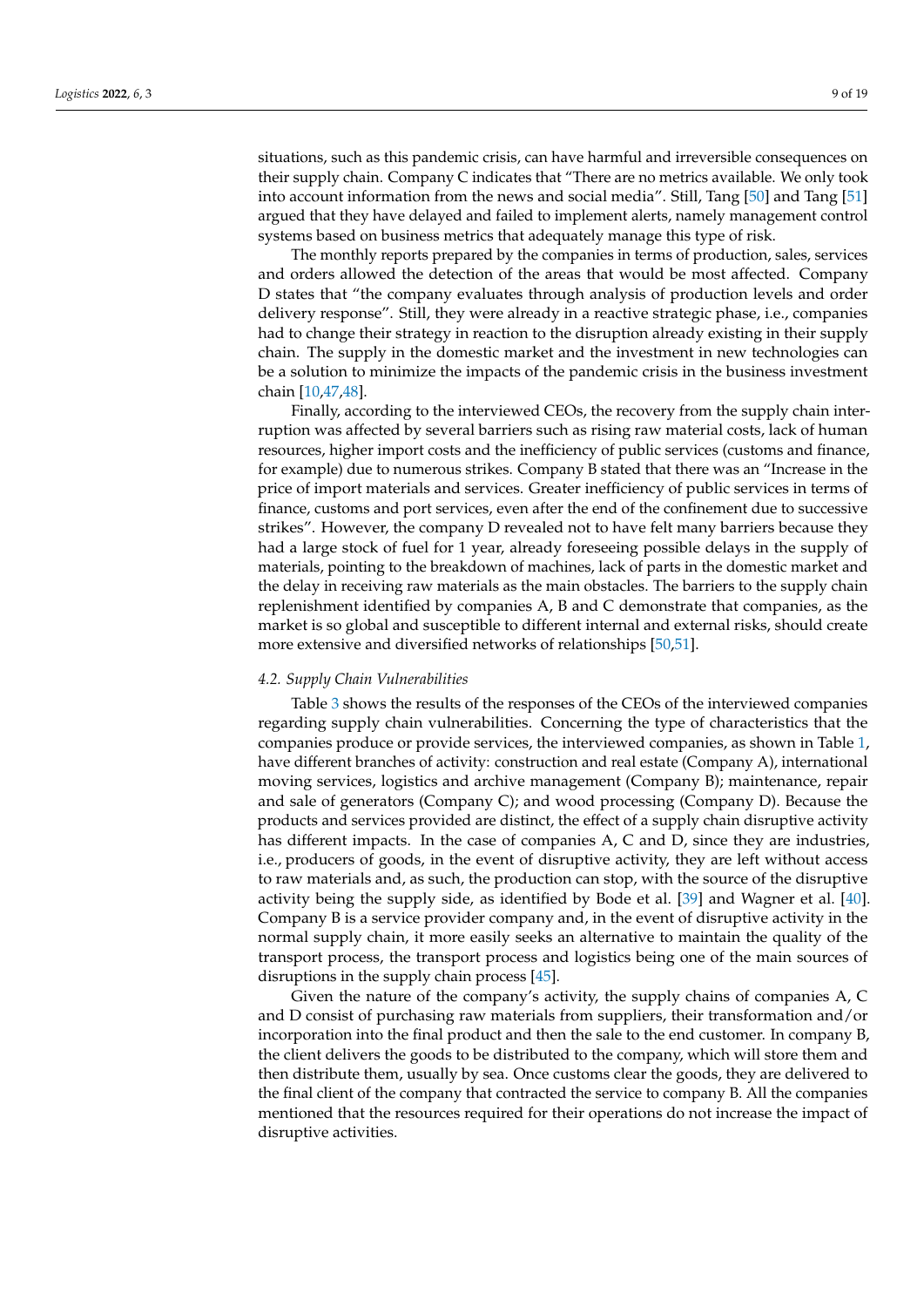| Companies | <b>Product Attributes</b><br>-Whether it Increases<br><b>Disruptive Activity</b>                                                                                                                                                                                                                                                                                                                                           | <b>Supply Chain</b>                                                                                                                                                                                                                                                                                                                | Amplifier<br><b>Feature</b> for<br><b>Disruptive</b><br>Events | Position of<br>Suppliers in<br><b>Disruptive</b><br>Events                                                                                    | Role of<br>Suppliers                                                                                                                                                             | Influence of<br>Management<br>Decisions during<br>a Disruption                                                                                         |
|-----------|----------------------------------------------------------------------------------------------------------------------------------------------------------------------------------------------------------------------------------------------------------------------------------------------------------------------------------------------------------------------------------------------------------------------------|------------------------------------------------------------------------------------------------------------------------------------------------------------------------------------------------------------------------------------------------------------------------------------------------------------------------------------|----------------------------------------------------------------|-----------------------------------------------------------------------------------------------------------------------------------------------|----------------------------------------------------------------------------------------------------------------------------------------------------------------------------------|--------------------------------------------------------------------------------------------------------------------------------------------------------|
| Company A | In the case of<br>construction,<br>products are durable<br>and require many raw<br>materials, which is the<br>factor most affected<br>by a disruption.                                                                                                                                                                                                                                                                     | Raw materials are<br>mainly purchased<br>domestically,<br>with some more<br>specific products<br>having to be<br>imported.                                                                                                                                                                                                         | No.                                                            | The supplier<br>must understand<br>the way of<br>working, the<br>deadlines and<br>quantities<br>practiced,<br>delivery methods,<br>etc.       | The suppliers<br>anticipate the<br>rupture or lack of<br>certain raw<br>materials and so<br>that we can find<br>an alternative<br>solution if that<br>raw material is<br>needed. | It doesn't exist.                                                                                                                                      |
| Company B | Packaging material<br>must be of quality<br>and specialized.<br>There must be access<br>to a global network<br>with reliable and<br>internationally<br>accredited partners in<br>countries with no<br>company<br>representation. Little<br>affected by disruptive<br>activities (transport<br>processes used would<br>have to remain the<br>same, and the<br>company would<br>easily adapt to new<br>transport processes). | They leave the<br>main customer,<br>then are stored in<br>the company and<br>subsequently<br>distributed. After<br>arrival at<br>destination<br>(usually by<br>sea)-and cleared<br>by customs and<br>stocked, and<br>reaches the final<br>consumer<br>through direct<br>sale of the<br>material or local<br>transport<br>services. | No.                                                            | Suppliers are very<br>important in the<br>supply chain<br>because it is not<br>possible to arrive<br>with the product<br>to its destination.  | Suppliers are<br>always in contact<br>with the company,<br>indicating any<br>problems that<br>may arise.                                                                         | It doesn't exist.                                                                                                                                      |
| Company C | Filters and subsalient<br>parts for long-lasting<br>engines and therefore<br>depend on the<br>maintenance of a<br>supply chain depend<br>on the supply of these<br>parts.                                                                                                                                                                                                                                                  | European market.                                                                                                                                                                                                                                                                                                                   | No.                                                            | Suppliers are very<br>important in the<br>supply chain<br>because, without<br>them, the<br>business stops.                                    | There is a close<br>relationship with<br>suppliers so that<br>the company<br>always gets the<br>materials it needs.                                                              | The stock of<br>consumables<br>already in place<br>allowed the<br>company to have<br>no difficulties.                                                  |
| Company D | Furniture is<br>dependent on many<br>raw materials and<br>customer purchasing<br>power. Raw material<br>dependence and<br>customer demand<br>amplify disruptive<br>effects.                                                                                                                                                                                                                                                | Raw materials are<br>ordered from<br>suppliers used to<br>produce the<br>furniture and<br>then sold to<br>customers.                                                                                                                                                                                                               | No                                                             | Suppliers inform<br>us in advance<br>when there is a<br>change/alteration<br>in their products<br>and so that we<br>can adjust<br>production. | Yes, the suppliers<br>contact the<br>company to<br>understand the<br>need for some<br>raw materials.                                                                             | Decisions at the<br>supply chain<br>level are taken by<br>the partners, and<br>in case of<br>disruption, the<br>partners look for<br>new alternatives. |

<span id="page-9-0"></span>

Suppliers are generally recognized as having an important role in the supply chain disruption, as mentioned by Bode et al. [\[39\]](#page-16-1), Wagner et al. [\[40\]](#page-16-2) and Benedito et al. [\[52\]](#page-16-14). On the one hand, because they understand the way the company works, the deadlines and the necessary quantities of raw materials that the company needs (Company A) ensure that the products arrive at their destination in the agreed times (Company B) and help adjust the company's production in case of changes in its supplied products (Company D). Company D states that "suppliers inform the company in advance when there is a change/change in any of the products". In this way, the relationship with suppliers is valued, believing that they play an important role in the supply chain's vulnerability [\[10\]](#page-15-4).

Regarding the company's management decisions in cases of disruptive activity, companies A and B refer that there is not one. However, company C mentions that the management decision to have consumable stocks has already allowed anticipating disruptions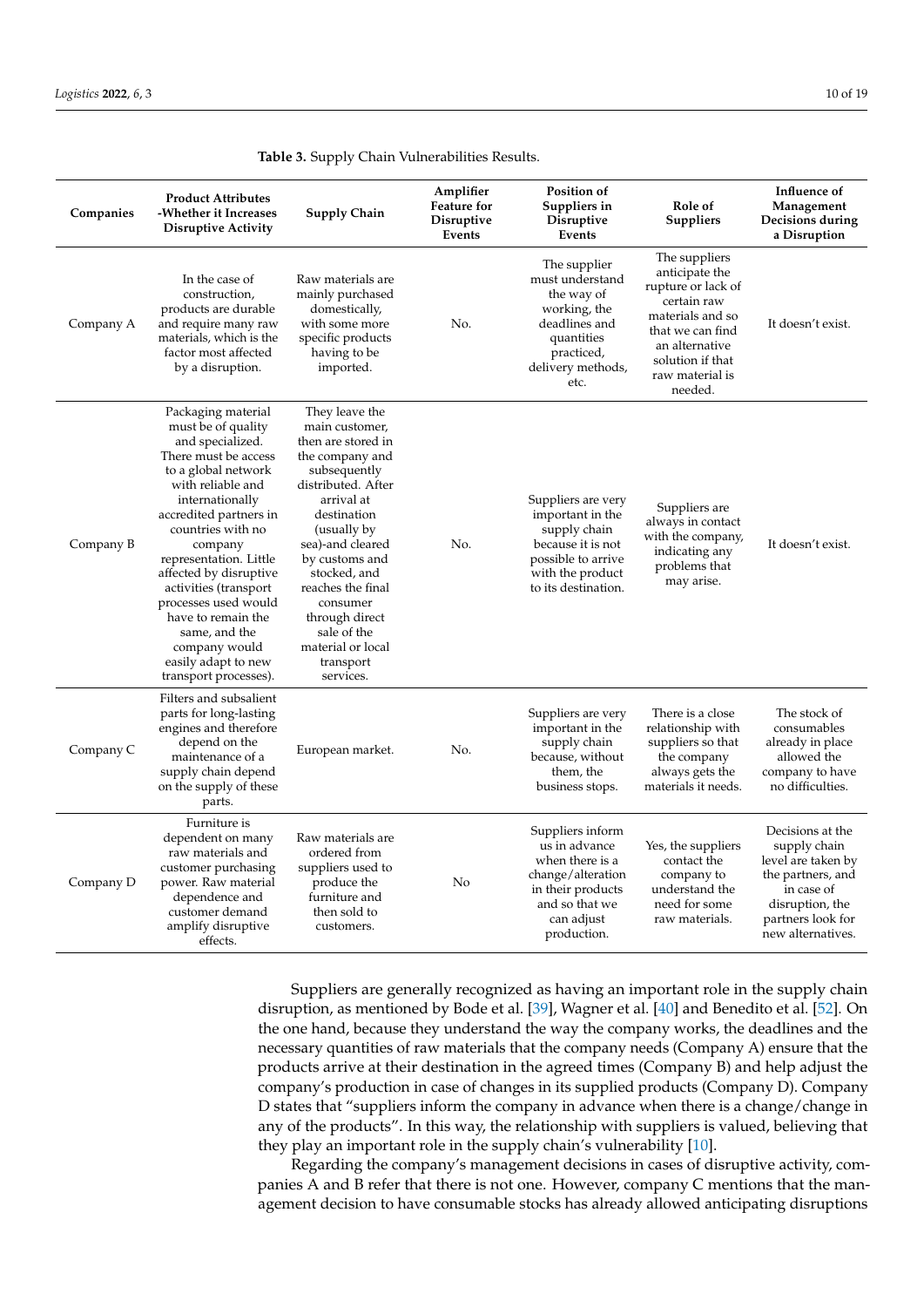in supply chains. Company C states that "we have a one-year stock of consumables. This allowed us to face this time of pandemic with some carelessness about the stock". The CEO of company D notes that the company's management plays an important role in the search for alternatives when these episodes occur. Company D indicates that "supply management decisions are outlined between the partners, in case there is an interruption that exceeds the availability that the company has, the partners enter with refundable amounts for this purpose." Thus, managers should incorporate in their decision-making process the implementation of appropriate instruments for the management of risks that may influence the supply chain negatively [\[50](#page-16-12)[,51\]](#page-16-13).

As we can conclude, the disruption of the value chain of companies in Guinea-Bissau caused by the COVID-19 pandemic was detected at the beginning of the pandemic through publicly disclosed information, and companies generally did not have metrics to measure the impact of this disruption. In this way, the company's strategy to face the ruptures in the value chain was a reactive strategy, and, therefore, this rupture was not overcome by the introduction of technological, organizational and logistical innovations. In this way, Proposition 1 is confirmed.

Regarding the role of regulatory bodies in the supply of products to consumers, according to company A, the State of Guinea-Bissau has an important role, as mentioned by all the companies, because they are responsible for setting the price of raw materials that ultimately influence the supply chain of companies. This type of regulation is also a source of disruptive activity in supply chains [\[39](#page-16-1)[,40\]](#page-16-2). However, Company B, C and D claim that Guinea-Bissau does not have regulatory bodies for the supply of products to consumers.

## *4.3. Resilience in the Supply Chain*

Table [4](#page-11-0) shows the results of the responses of the CEOs of the interviewed companies regarding supply chain resilience, i.e., the existence of business strategies to prepare for and respond to a supply chain crisis [\[10](#page-15-4)[,53](#page-16-15)[,54\]](#page-16-16).

Companies A, B and C have strategies to prepare and respond to a situation of disruption in the supply chain: Company A has a specialized office to deal with crises and where action and communication strategies are developed to minimize its consequences; Company B uses horizontal communication strategies (within the company and the group of companies) and vertical (customers and suppliers), and Company C uses an operational strategy that consists of the annual purchase of raw materials, which mitigates the risk of disruption in the supply chain whenever a disruptive event occurs. Company D does not have a strategy prepared to respond to a disruption in the supply chain, implementing a reactive strategy in a crisis. As argued by Alonso-Muñoz et al. [\[9\]](#page-15-3), communication and cooperation increase the resilience of supply chains in crises.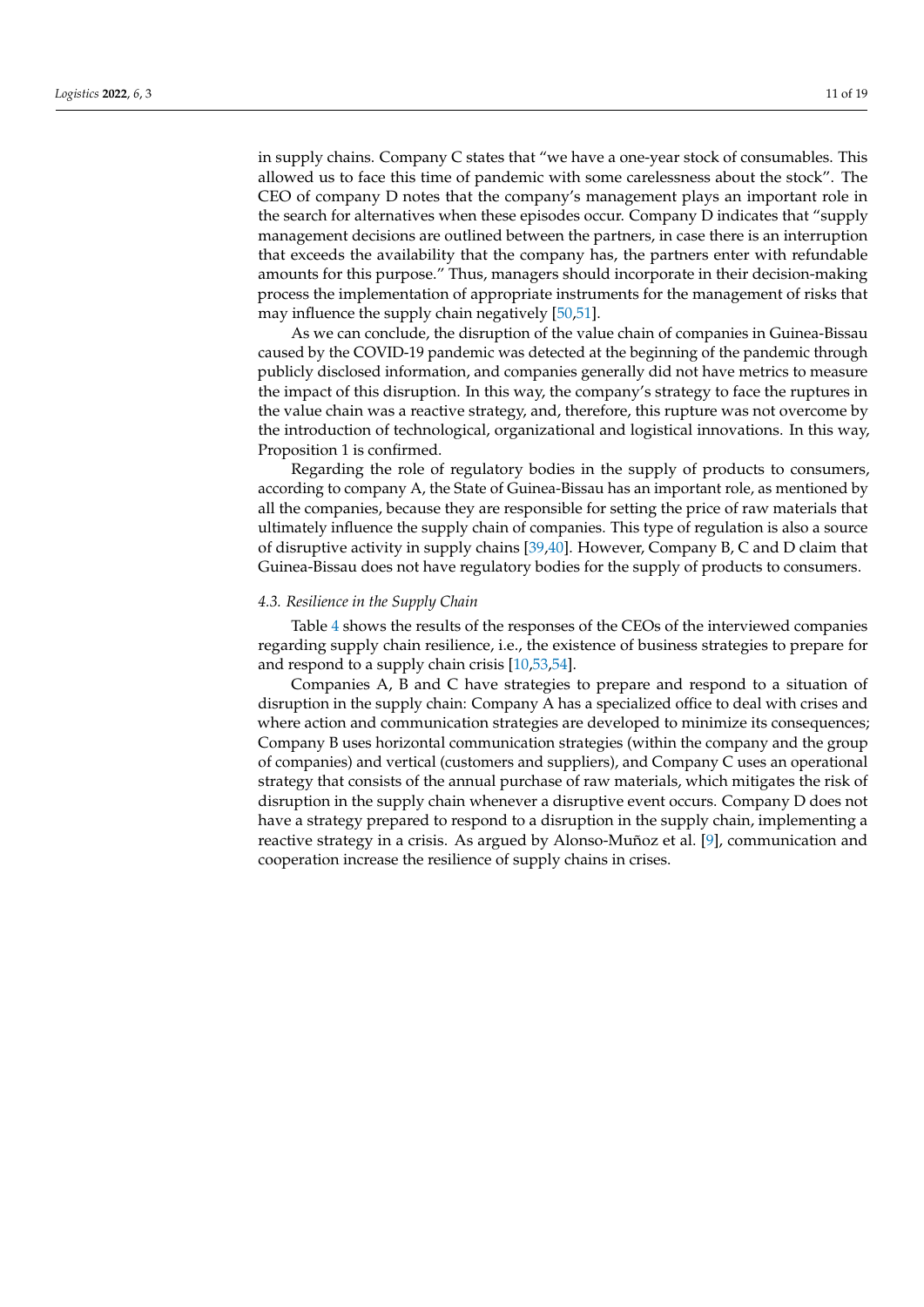<span id="page-11-0"></span>

| Company   | Strategies for<br>Replying to<br><b>Disruptions</b>                                                                                                                                                   | Resources that<br>Sustain the<br>Disrupting<br>Event                                                                                       | Consequence<br>of Strategies on<br>Disruption                                                                                                                     | Competitive<br>Position of the<br>Firm                                    | Process of<br>Acquiring<br>Knowledge<br>from<br><b>Stakeholders</b>                              | <b>Activities Exist</b><br>to Promote the<br>Sharing of<br>Information<br>between Other<br>Companies                                                   | Ability to<br><b>Obtain Product</b><br>over a<br><b>Disruptive</b><br>ActivityImpact<br>on Areas of the<br><b>Supply Chain</b>                  | Available<br><b>Suppliers</b>             | <b>Obstacles</b>                                                                          | <b>How to Better</b><br>Prepare a<br>Supply Chain                                                                                               |
|-----------|-------------------------------------------------------------------------------------------------------------------------------------------------------------------------------------------------------|--------------------------------------------------------------------------------------------------------------------------------------------|-------------------------------------------------------------------------------------------------------------------------------------------------------------------|---------------------------------------------------------------------------|--------------------------------------------------------------------------------------------------|--------------------------------------------------------------------------------------------------------------------------------------------------------|-------------------------------------------------------------------------------------------------------------------------------------------------|-------------------------------------------|-------------------------------------------------------------------------------------------|-------------------------------------------------------------------------------------------------------------------------------------------------|
| Company A | The company has an<br>office specialized in<br>dealing with crises.                                                                                                                                   | Existence of a<br>crisis office.                                                                                                           | Positive. A<br>proper<br>communication<br>strategy allows<br>you to keep<br>customers<br>informed and<br>ensure that the<br>impact is as<br>small as<br>possible. | It allows you to<br>have a proactive<br>rather than<br>reactive strategy. | AT                                                                                               | Establishment of<br>relationships of<br>trust and<br>constant<br>communication<br>for the balance<br>of the<br>relationship<br>between the<br>parties. | High<br>obtainability<br>due to the<br>existing<br>commercial<br>relationship.                                                                  | Yes                                       | Obtaining the<br>desired quantity<br>and delays in<br>the delivery<br>time.               | Analysis of<br>suppliers, good<br>relations<br>between the<br>parties, constant<br>communication<br>and the<br>existence of a<br>crisis office. |
| Company B | Cohesion, immediate<br>and effective<br>communication at<br>vertical and horizontal<br>levels (between the<br>head office and<br>between other<br>companies), and<br>communication with<br>customers. | Diversity of<br>investments;<br>prepared human<br>resources and<br>having access to<br>a diverse and<br>global network<br>and experiences. | Positive.<br>Flexibility to<br>offer varied<br>services.                                                                                                          | Enables you to<br>have a proactive<br>rather than<br>reactive strategy.   | Regular internal<br>reports,<br>Customer<br>feedback<br>(evalua-<br>tion/satisfaction<br>forms). | Easy<br>communication<br>with the<br>different<br>departments of<br>the company.                                                                       | Ability to adapt<br>to new services<br>and products<br>quickly, taking<br>into account the<br>flexibility of<br>operation given<br>the company. | Yes                                       | Lower quantity;<br>price increase,<br>and delivery<br>delays.                             | AT                                                                                                                                              |
| Company C | Strategies at the<br>operational level:<br>annual purchases of<br>raw materials.                                                                                                                      | Working capital<br>to withstand<br>periods of<br>disruption and<br>efficiency in<br>stock<br>management.                                   | Positive above<br>all in terms of<br>the permanent<br>updating of<br>stocks.                                                                                      | Enables you to<br>have a proactive<br>rather than<br>reactive strategy.   | Market research<br>and marketing<br>strategies.                                                  | None                                                                                                                                                   | Through the<br>Internet.                                                                                                                        | Yes                                       | Delays in<br>delivery and<br>lack of financing<br>by outside<br>capital (e.g.,<br>banks). | AT                                                                                                                                              |
| Company D | They have no specific<br>strategy. The strategy<br>is reactive to the crisis.                                                                                                                         | Material and<br>human<br>resources.                                                                                                        | Positive. It<br>allows to always<br>satisfy<br>customers due<br>to the existing<br>stocks.                                                                        | No                                                                        | Through the<br>accounting<br>documents.                                                          | None                                                                                                                                                   | Suppliers with<br>greater supply<br>capacity.                                                                                                   | Hardly.<br>Most are<br>by pre-<br>orders. | Delivery delays.                                                                          | AT                                                                                                                                              |

**Table 4.** Resilience in the Supply Chain.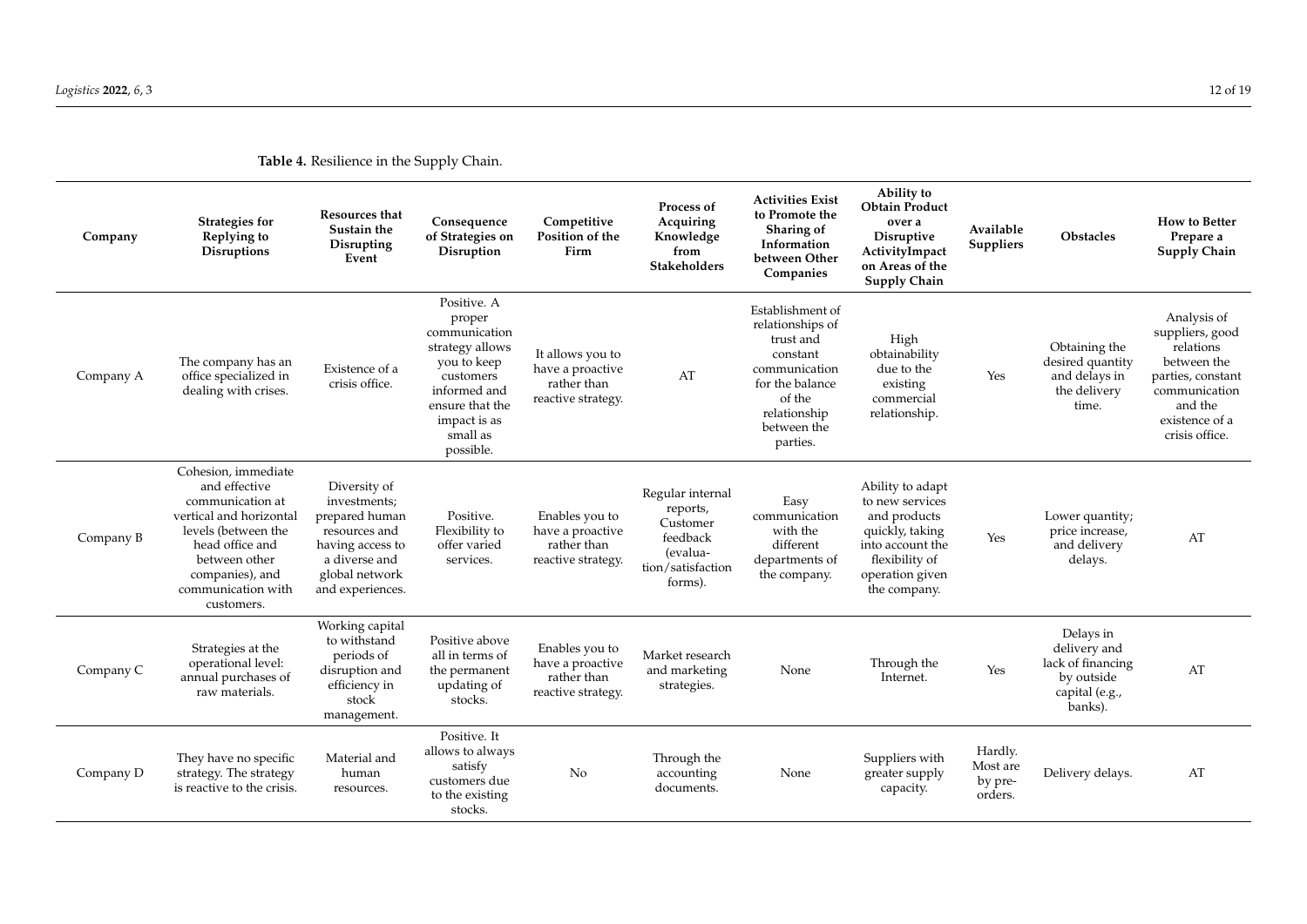In terms of resources that facilitate the reaction to a situation of disruption in the supply chain, company A refers to the existence of a crisis office that defines the strategies to protect themselves from a disruptive situation, i.e., this office builds a routine for nonroutine situations, being one of the main critical aspects of the supply chain's resilience [\[78\]](#page-17-11). Company B mentions the fact that the diversity of investments allows the company to sustainably survive a crisis in the supply chain because, as they own several businesses, they are usually not affected with the same intensity [\[58](#page-16-20)[,79\]](#page-17-12), additionally because the human resources trained and prepared for these situations and because it is an international company facilitating access to a network and diverse global experiences [\[80\]](#page-17-13). Company C mentions that financial resources, namely that it has working capital, facilitate the reaction to a crisis. Company C claims that "we have a financial cushion, to withstand a disruptive event for a month or two. We are also efficient in keeping stocks". Company D notes that it has material and human resources prepared for the best management of supply chain interruptions. The fact that the interviewed companies have resources to face interruptions in the supply chain positively affects the impact of these interruptions at the company level. This positive impact is translated into the disclosure of updated and permanent information to customers [\[80\]](#page-17-13) so that there is no breach of trust (Company A), in the flexibility to offer alternative services and adjust to the customers' needs (Company B) as predicted by Juttner et al. [\[58\]](#page-16-20), in the permanent updating of the stock level (Company C) and the constant satisfaction of the customers' needs (Company D). Thus, proposition 2, "In Guinea-Bissau, being an underdeveloped country, the value chain has low resilience to face disruptive situations.", is not confirmed.

Companies adopt strategies in advance to respond to and mitigate situations of supply chain interruption as it happens; with companies A, B and C, they are adopting proactive strategies, i.e., anticipating crises, and as such, they end up having competitive advantages over their competitors [\[19\]](#page-15-13). Company B also states that "the company has the flexibility to offer a variety of services, and therefore, if an area is affected, the company can present a new service to the market that is more in demand. In the case of file management, it allows for an easy adaptation of the services offered to the new needs of customers." However, as in company D, adopting a reactive strategy (reaction after a crisis) prevents the company from having a competitive advantage since its actions will always be later than those that adopt proactive strategies.

Information about stakeholders is important for supply chain management [\[81\]](#page-17-14), and its sources are diverse: management reports of the company's departments, customer feedback through service satisfaction evaluation forms (Company B), market and marketing research (Company C) and accounting documents (Company D). The activities that promote sharing information between companies are also important, namely the constant (Company A) and regular (Company B) communication. Company A also states that "we are based essentially on establishing a relationship of trust". Companies C and D did not identify any information-sharing activities. Regarding the prior preparation of the supply chain for disruptive situations, only Company A mentioned that a good analysis of suppliers and a good relationship with stakeholders mitigates the consequences of a crisis. This finding is in line with what is indicated by Campos et al. [\[82\]](#page-17-15), and Messina et al. [\[83\]](#page-17-16).

Regarding the ability to obtain products when there is a disruption in the supply chain, companies A, B, and C refer that it is easy to obtain them because there are suppliers readily available due to their resilient role in the supply chain [\[84\]](#page-17-17). Company B further states that "in addition to the main suppliers at the group level, the company is free to buy raw material from local/regional suppliers". Although there are several obstacles (delivery delays, higher prices, lower than desirable quantity and lack of financing), Company D reports that it is difficult because it requires large quantities of raw materials that are hardly available from suppliers without prior orders. The supplier's resilience capability negatively affects the buyer's performance during disruptive events [\[85\]](#page-17-18).

We can conclude that the fact that companies in Guinea-Bissau have vulnerable value chains and are very susceptible to disruptions due to their dependence on external markets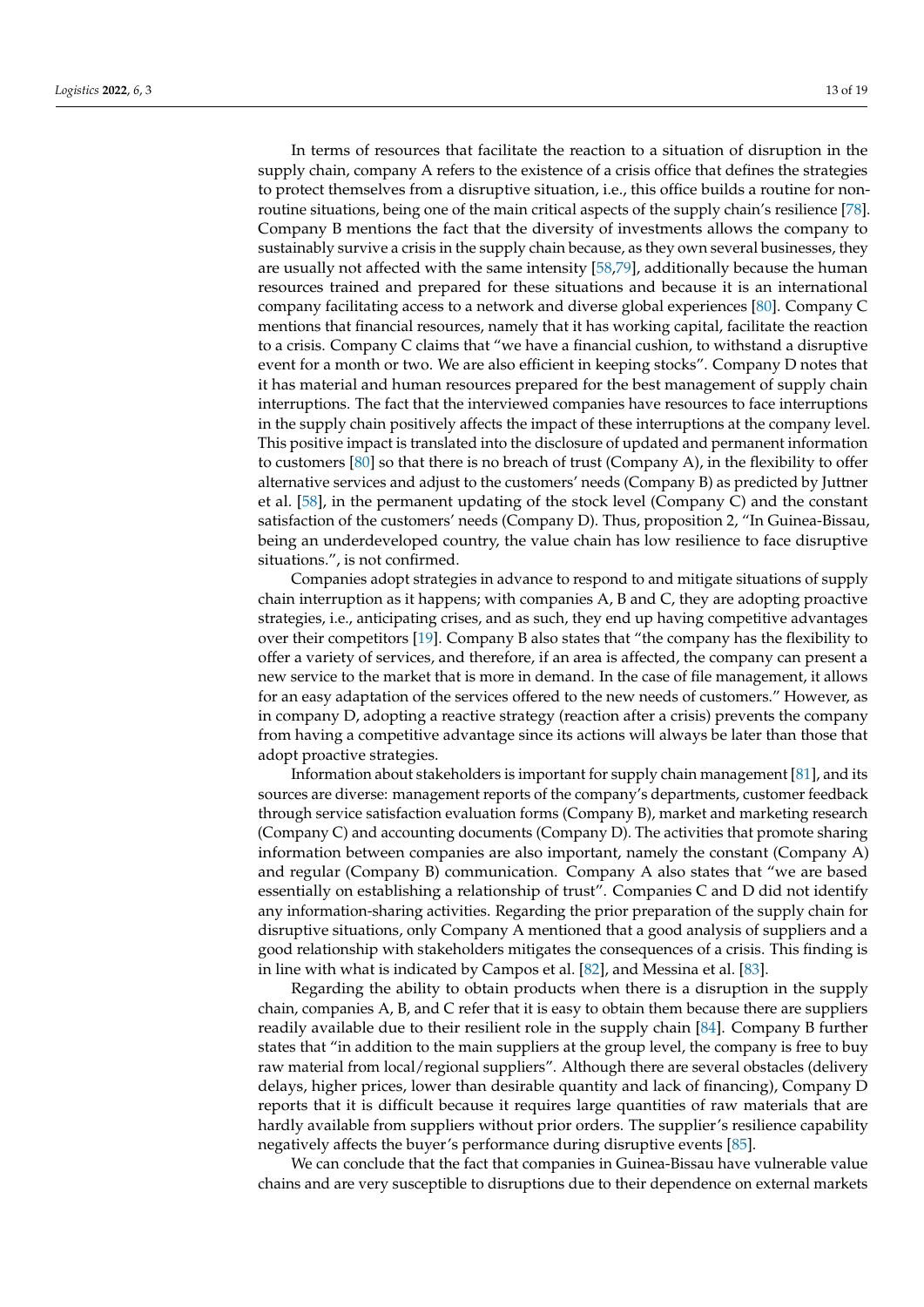means that business models are not based on a complex resilient adaptive system and, therefore, are not adapted in case of disruptive situations, confirming proposition 3.

#### **5. Conclusions**

This paper aims to analyze the effect of resilience on the supply chain of Guinea-Bissau (an underdeveloped country) during the COVID-19 pandemic, that is, in a disruptive situation or crisis, using the CAS theory that involves a complex network of agents, autonomous actions, interaction and learning. Two research questions were asked: (1) What is the impact of the constraints caused by the COVID-19 pandemic on the value chain of companies in Guinea-Bissau? (2) Could it be that companies that have larger, more resilient value chains have a greater capacity to respond and adapt to this disruptive situation?

Concerning the first research question, the COVID-19 pandemic negatively affected the functioning of supply chains, causing many disruptions to organizational operations due to a lack of supply and mobility issues that prevented normal functioning for a long period. In underdeveloped countries, the value chain has low resilience to face disruptive situations. Companies needed to be resilient and adapt to turbulent environments. These consequences were even more acute in underdeveloped countries, such as Guinea-Bissau, where almost nothing is produced domestically, and there is a heavy dependence on raw materials and final products abroad. The closure of borders to the outside and the transport difficulties caused serious disruptions in companies' supply chains. On the other hand, concerning the role of regulatory bodies in supplying products to consumers, 3 of the companies under study (B, C, D) state that Guinea-Bissau does not have regulatory bodies.

Regarding the second research question, the results show that, because companies in Guinea-Bissau are SMEs, most supply chains are small and informal, and there is a lack of preparation of supply chains for crises, i.e., they are more susceptible to the severe impacts of a disruptive situation. Even more, the disruption in the value chain of companies in Guinea-Bissau caused by the COVID-19 pandemic, as it is an underdeveloped country, has not been overcome by the introduction of technological, organizational and logistical innovations. This disruptive situation is more serious for companies the longer it lasts, the less quickly they are able to understand the reasons and sources of disruption, the lack of metrics to measure and react to disruptive events and the difficulties in assessing the impact of the crisis on the various stages of the supply chain. On the other hand, the type of products and services offered by companies (such as concentration on a single type of product, perishable products, products with high dependence on raw materials) also amplify the consequences of disruptive activities and the existing relationship with suppliers and management decisions are very important in minimizing the consequences of supply chain disruption. However, the more resilient the companies' supply chain is, the lower the crisis' impacts. Furthermore, the resilience of the supply chain will be all the greater when companies adopt proactive strategies to face disruptive situations, namely through the diversification of products and services, constant and permanent sharing of information among stakeholders, alternative solutions and a good relationship with suppliers, among others, which allow the company to obtain a competitive advantage in a crisis despite the obstacles of the negative context that the company is experiencing. The business model of companies in Guinea-Bissau should be based on a complex and resilient adaptive system that would allow them to adapt in a sustainable way to disruptive situations.

Given these results, there are several practical implications. The results suggest that companies need to formalize their supply chain with standards, procedures and rules that describe planning in its entirety and are strategically followed by the company [\[86](#page-17-19)[–88\]](#page-17-20). Then, companies should focus on product diversification rather than concentration, avoiding total dependence on a single supply chain [\[89](#page-17-21)[,90\]](#page-17-22). The companies should equip themselves with a set of metrics at the level of management control to detect an early disruption in the supply chain [\[91](#page-17-23)[,92\]](#page-17-24). Companies can also diversify supply chains (existence of alternative suppliers in the supply portfolio) [\[93,](#page-17-25)[94\]](#page-17-26). On the other hand, whenever there is a high dependence on raw materials imported from third countries, there should be a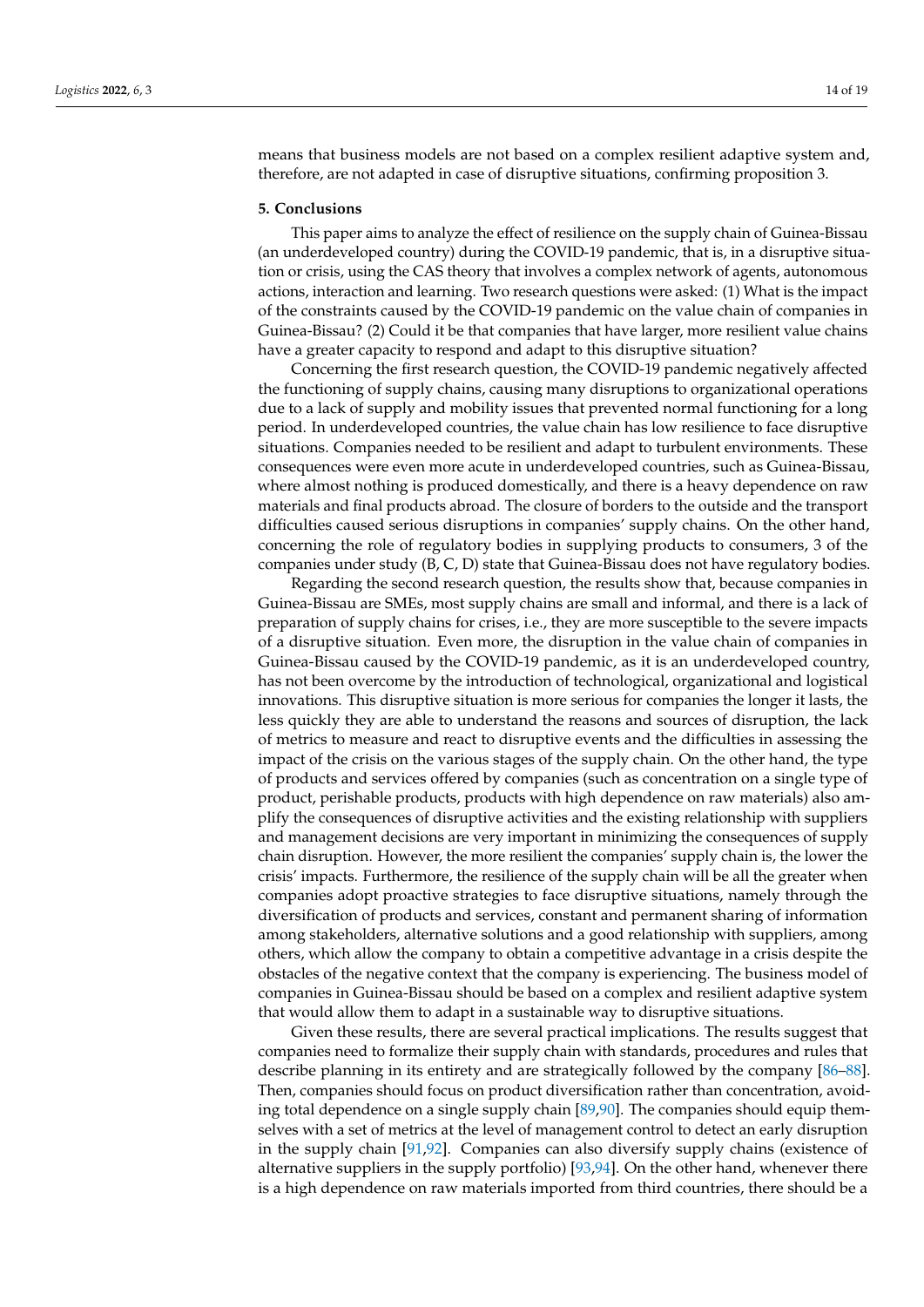more effective and efficient stock management policy and alternative supply routes [\[93](#page-17-25)[,94\]](#page-17-26). Finally, the decision centers of companies should develop proactive strategies to anticipate the consequences of disruptive crises in the supply chain [\[95,](#page-18-0)[96\]](#page-18-1).

At the level of theoretical implications, this study contributes to the literature due to the scarcity of studies on supply chains in companies operating in African territories and, even mores, in crises such as the pandemic COVID-19. On the other hand, this study analyzes four companies trying to adapt their supply chains to the disruptions caused by the pandemic, i.e., the resilience of their supply chains was assessed in a country in which supply chains were significantly affected by the closure of borders as a result of their dependence on foreigners.

Regarding the limitations of the study, we highlight the difficulty of obtaining interviews with managers of companies in Guinea-Bissau, especially large companies and companies in the most significant sectors of activity in the legal economy of Guinea-Bissau (agricultural and fisheries). On the other hand, the informality of the supply chains made it difficult for the interviewees to perceive them. Moreover, using technical terminology in the interview made it difficult and limited the interviewees' answers. On the other hand, as we used a quantitative methodology, with interviews with managers from four companies, the results cannot be generalized and should be analyzed within the context of the identified crisis (COVID-19 pandemic). Future studies could expand the number and diversify the companies interviewed in terms of activity sector and size (micro, small, medium and large companies), identify supply chain resilience metrics and explore other supply chain resilience practices by different companies operating in Africa. It would be interesting to quantitatively assess, through the business reports of the interviewed companies, the impact of the COVID-19 pandemic on the value chain in order to assess its impact on the disruption of the value chain, as well as to determine which indicators of vulnerability and resilience of the value chains of companies in underdeveloped countries are relevant. Other qualitative studies should also be carried out to verify the role of Guinea-Bissau's regulatory bodies in the supply of products to consumers, as the results of this study indicate that they do not exist.

**Author Contributions:** Conceptualization, J.M.L. and S.G. methodology, J.M.L. and S.G.; software, J.M.L. and S.G.; validation, J.M.L., S.G. and L.M.; formal analysis, J.M.L. and S.G.; investigation, J.M.L., S.G. and L.M.; resources, J.M.L., S.G. and L.M.; data curation, S.G.; writing—original draft preparation, J.M.L., S.G. and L.M.; writing—review and editing, J.M.L., S.G. and L.M.; visualization, J.M.L., S.G. and L.M.; supervision, J.M.L.; project administration, J.M.L. All authors have read and agreed to the published version of the manuscript.

**Funding:** NECE-UBI: Research Centre for Business Sciences, Research Centre and this work are funded by FCT–Fundação para a Ciência e a Tecnologia, IP, project UIDB/04630/2020.

**Institutional Review Board Statement:** The study was conducted according to the guidelines of the Declaration of Helsinki and approved by the Institutional Review Board.

**Informed Consent Statement:** Informed consent was obtained from all subjects involved in the study.

**Data Availability Statement:** Not applicable.

**Acknowledgments:** The authors would like to thank the participants of the interviews.

**Conflicts of Interest:** The authors declare no conflict of interest.

## **References**

- <span id="page-14-0"></span>1. Massari, G.F.; Giannoccaro, I. Investigating the effect of horizontal coopetition on supply chain resilience in complex and turbulent environments. *Int. J. Prod. Econ.* **2021**, *237*, 108150. [\[CrossRef\]](http://doi.org/10.1016/j.ijpe.2021.108150)
- 2. Sawik, T. Integrated selection of suppliers and scheduling of customer orders in the presence of supply chain disruption risks. *Int. J. Prod. Res.* **2013**, *51*, 7006–7022. [\[CrossRef\]](http://doi.org/10.1080/00207543.2013.852702)
- 3. Mandal, S. An Empirical Investigation into Supply Chain Resilience. *IUP J. Supply Chain. Manag.* **2012**, *9*, 46–61.
- 4. Sodhi, M.S.; Son, B.-G.; Tang, C.S. Researchers' Perspectives on Supply Chain Risk Management. *Prod. Oper. Manag.* **2012**, *21*, 1–13. [\[CrossRef\]](http://doi.org/10.1111/j.1937-5956.2011.01251.x)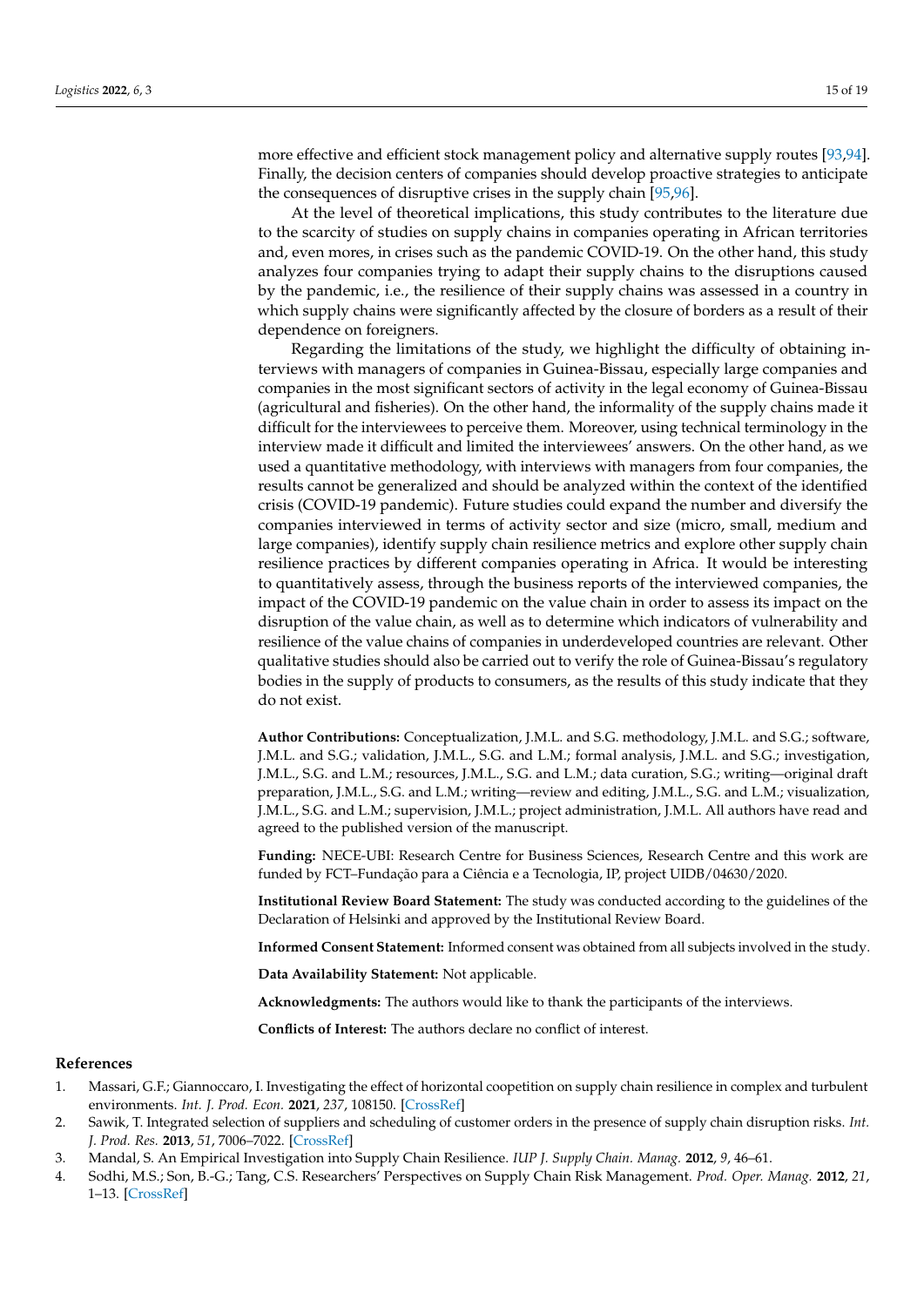- 5. Singhal, P.; Agarwal, G.; Mittal, M.L. Supply chain risk management: Review, classification and future research directions. *Int. J. Bus. Sci. Appl. Manag.* **2011**, *6*, 15–42.
- <span id="page-15-0"></span>6. Chen, J.; Sohal, A.S.; Prajogo, D.I. Supply chain operational risk mitigation: A collaborative approach. *Int. J. Prod. Res.* **2013**, *51*, 2186–2199. [\[CrossRef\]](http://doi.org/10.1080/00207543.2012.727490)
- <span id="page-15-1"></span>7. Gomes, S.; Sousa, M.; Santos, T.; Oliveira, J.; Oliveira, M.; Lopes, J.M. Opening the "Black Box" of University Entrepreneurial Intention in the Era of the COVID-19 Pandemic. *Soc. Sci.* **2021**, *10*, 181. [\[CrossRef\]](http://doi.org/10.3390/socsci10050181)
- <span id="page-15-2"></span>8. Lopes, J.M.; Gomes, S.; Santos, T.; Oliveira, M.; Oliveira, J. Entrepreneurial Intention before and during COVID-19—A Case Study on Portuguese University Students. *Educ. Sci.* **2021**, *11*, 273. [\[CrossRef\]](http://doi.org/10.3390/educsci11060273)
- <span id="page-15-3"></span>9. Alonso-Muñoz, S.; González-Sánchez, R.; Siligardi, C.; García-Muiña, F.E. New circular networks in resilient supply chains: An external capital perspective. *Sustainbility* **2021**, *13*, 6130. [\[CrossRef\]](http://doi.org/10.3390/su13116130)
- <span id="page-15-4"></span>10. Ferreira, C.; Cardoso, C.; Travassos, M.; Paiva, M.; Pestana, M.; Lopes, J.M.; Oliveira, M. Disorders, Vulnerabilities and Resilience in the Supply Chain in Pandemic Times. *Logistics* **2021**, *5*, 48. [\[CrossRef\]](http://doi.org/10.3390/logistics5030048)
- <span id="page-15-5"></span>11. Christopher, M.; Holweg, M. Supply chain 2.0 revisited: A framework for managing volatility-induced risk in the supply chain. *Int. J. Phys. Distrib. Logist. Manag.* **2017**, *47*, 2–17. [\[CrossRef\]](http://doi.org/10.1108/IJPDLM-09-2016-0245)
- <span id="page-15-6"></span>12. Yaroson, E.V.; Breen, L.; Hou, J.; Sowter, J. Advancing the understanding of pharmaceutical supply chain resilience using complex adaptive system (CAS) theory. *Supply Chain Manag. Int. J.* **2021**, *26*, 323–340. [\[CrossRef\]](http://doi.org/10.1108/SCM-05-2019-0184)
- <span id="page-15-7"></span>13. Ryczyński, J.; Tubis, A.A. Tactical risk assessment method for resilient fuel supply chains for a military peacekeeping operation. *Energies* **2021**, *14*, 4679. [\[CrossRef\]](http://doi.org/10.3390/en14154679)
- <span id="page-15-8"></span>14. Habibi Rad, M.; Mojtahedi, M.; Ostwald, M.J. The Integration of Lean and Resilience Paradigms: A Systematic Review Identifying Current and Future Research Directions. *Sustainability* **2021**, *13*, 8893. [\[CrossRef\]](http://doi.org/10.3390/su13168893)
- <span id="page-15-9"></span>15. Zavala-Alcívar, A.; Verdecho, M.-J.; Alfaro-Saiz, J.-J. A Conceptual Framework to Manage Resilience and Increase Sustainability in the Supply Chain. *Sustainability* **2020**, *12*, 6300. [\[CrossRef\]](http://doi.org/10.3390/su12166300)
- <span id="page-15-10"></span>16. Silva, R.M.d. Os impactos da pandemia do COVID-19 na cadeia de suprimentos e atividades logísticas. *INOVAE-J. Eng. Archit. Technol. Innov.* **2021**, *9*, 448–467.
- <span id="page-15-11"></span>17. Chopra, S.; Sodhi, M.S. Reducing the risk of supply chain disruptions. *MIT Sloan Manag. Rev.* **2014**, *55*, 73–80.
- <span id="page-15-12"></span>18. Clark, G. Understanding and reducing the risk of supply chain disruptions. *J. Bus. Contin. Amp; Emerg. Plan.* **2012**, *6*, 6–12.
- <span id="page-15-13"></span>19. Hendry, L.C.; Stevenson, M.; MacBryde, J.; Ball, P.; Sayed, M.; Liu, L. Local food supply chain resilience to constitutional change: The Brexit effect. *Int. J. Oper. Prod. Manag.* **2019**, *39*, 429–453. [\[CrossRef\]](http://doi.org/10.1108/IJOPM-03-2018-0184)
- <span id="page-15-14"></span>20. WPR. Poorest Countries in the World 2021. Available online: [https://worldpopulationreview.com/country-rankings/poorest](https://worldpopulationreview.com/country-rankings/poorest-countries-in-the-world)[countries-in-the-world](https://worldpopulationreview.com/country-rankings/poorest-countries-in-the-world) (accessed on 26 November 2021).
- <span id="page-15-15"></span>21. World Bank. The World Bank in Guinea-Bissau. Available online: [https://www.worldbank.org/en/country/guineabissau/](https://www.worldbank.org/en/country/guineabissau/overview) [overview](https://www.worldbank.org/en/country/guineabissau/overview) (accessed on 14 September 2020).
- <span id="page-15-16"></span>22. Carvalho, B.R.P.; Mendes, H. Cashew Chain Value in Guiné-Bissau: Challenges and Contributions for Food Security: A Case Study for Guiné-Bissau. *Int. J. Food Syst. Dyn.* **2016**, *7*, 1–13. [\[CrossRef\]](http://doi.org/10.18461/ijfsd.v7i1.711)
- <span id="page-15-17"></span>23. Mendes, E. *Fatores que Inibem o Desenvolvimento da Guiné-Bissau*; Universidade de Coimbra: Coimbra, Portugal, 2020.
- <span id="page-15-18"></span>24. AICEP. Mercado Guiné-Bissau. Available online: <https://myaicep.portugalexporta.pt/mercados-internacionais/gw/> (accessed on 23 December 2021).
- <span id="page-15-19"></span>25. Khanal, P.; Bento, F.; Tagliabue, M. A Scoping Review of Organizational Responses to the COVID-19 Pandemic in Schools: A Complex Systems Perspective. *Educ. Sci.* **2021**, *11*, 115. [\[CrossRef\]](http://doi.org/10.3390/educsci11030115)
- 26. Schiffling, S.; Hannibal, C.; Tickle, M.; Fan, Y.Y. The implications of complexity for humanitarian logistics: A complex adaptive systems perspective. *Ann. Oper. Res.* **2020**, 1–32. [\[CrossRef\]](http://doi.org/10.1007/s10479-020-03658-w)
- <span id="page-15-20"></span>27. Anderson, P. Complexity theory and organization science. *Organ. Sci.* **1999**, *10*, 216–232. [\[CrossRef\]](http://doi.org/10.1287/orsc.10.3.216)
- <span id="page-15-21"></span>28. Novak, D.C.; Wu, Z.H.; Dooley, K.J. Whose resilience matters? Addressing issues of scale in supply chain resilience. *J. Bus. Logist.* **2021**, *42*, 323–335. [\[CrossRef\]](http://doi.org/10.1111/jbl.12270)
- <span id="page-15-22"></span>29. Preiser, R. Identifying general trends and patterns in complex systems research: An overview of theoretical and practical implications. *Syst. Res. Behav. Sci.* **2019**, *36*, 706–714. [\[CrossRef\]](http://doi.org/10.1002/sres.2619)
- <span id="page-15-23"></span>30. Preiser, R.; Biggs, R.; De Vos, A.; Folke, C. Social-ecological systems as complex adaptive systems: Organizing principles for advancing research methods and approaches. *Ecol. Soc.* **2018**, *23*, 46. [\[CrossRef\]](http://doi.org/10.5751/ES-10558-230446)
- <span id="page-15-24"></span>31. Dentoni, D.; Pinkse, J.; Lubberink, R. Linking Sustainable Business Models to Socio-Ecological Resilience Through Cross-Sector Partnerships: A Complex Adaptive Systems View. *Bus. Soc.* **2021**, *60*, 1216–1252. [\[CrossRef\]](http://doi.org/10.1177/0007650320935015)
- <span id="page-15-25"></span>32. Choi, T.Y.; Dooley, K.J.; Rungtusanatham, M. Supply networks and complex adaptive systems: Control versus emergence. *J. Oper. Manag.* **2001**, *19*, 351–366. [\[CrossRef\]](http://doi.org/10.1016/S0272-6963(00)00068-1)
- <span id="page-15-26"></span>33. Pathak, S.D.; Day, J.M.; Nair, A.; Sawaya, W.J.; Kristal, M.M. Complexity and adaptivity in supply networks: Building supply network theory using a complex adaptive systems perspective. *Decis. Sci.* **2007**, *38*, 547–580. [\[CrossRef\]](http://doi.org/10.1111/j.1540-5915.2007.00170.x)
- <span id="page-15-27"></span>34. Tukamuhabwa, B.R.; Stevenson, M.; Busby, J.; Zorzini, M. Supply chain resilience: Definition, review and theoretical foundations for further study. *Int. J. Prod. Res.* **2015**, *53*, 5592–5623. [\[CrossRef\]](http://doi.org/10.1080/00207543.2015.1037934)
- <span id="page-15-28"></span>35. Erengüç, Ş.S.; Simpson, N.C.; Vakharia, A.J. Integrated production/distribution planning in supply chains: An invited review. *Eur. J. Oper. Res.* **1999**, *115*, 219–236. [\[CrossRef\]](http://doi.org/10.1016/S0377-2217(98)90299-5)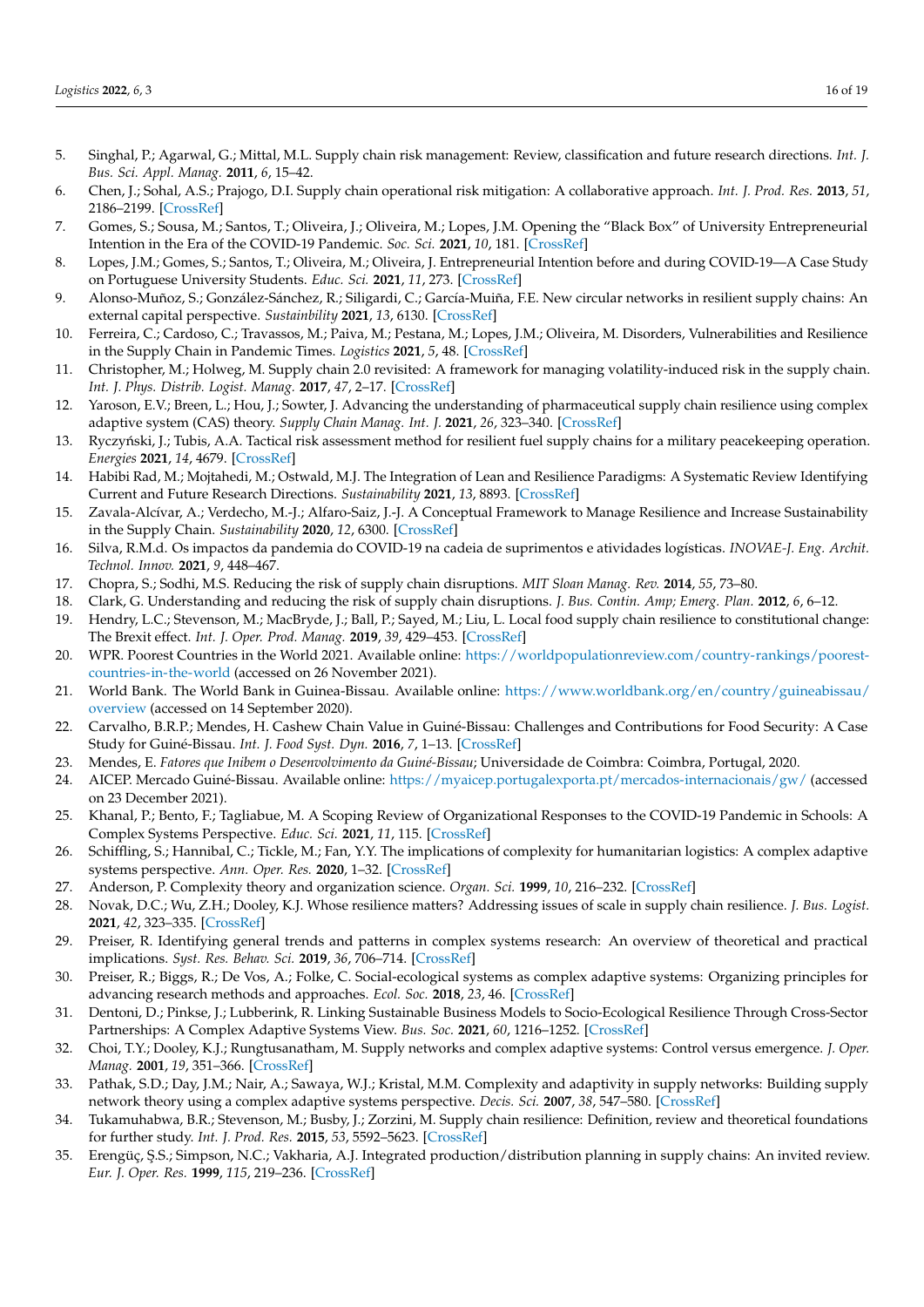- 36. Xu, X.; Zhu, D.; Yang, X.; Wang, S.; Qi, L.; Dou, W. Concurrent practical byzantine fault tolerance for integration of blockchain and supply chain. *ACM Trans. Internet Technol. (TOIT)* **2021**, *21*, 1–17. [\[CrossRef\]](http://doi.org/10.1145/3395331)
- 37. Zhu, G.; Chou, M.C.; Tsai, C.W. Lessons Learned from the COVID-19 Pandemic Exposing the Shortcomings of Current Supply Chain Operations: A Long-Term Prescriptive Offering. *Sustainability* **2020**, *12*, 5858. [\[CrossRef\]](http://doi.org/10.3390/su12145858)
- <span id="page-16-0"></span>38. Berger, P.D.; Gerstenfeld, A.; Zeng, A.Z. How many suppliers are best? A decision-analysis approach. *Omega-Int. J. Manag. Sci.* **2004**, *32*, 9–15. [\[CrossRef\]](http://doi.org/10.1016/j.omega.2003.09.001)
- <span id="page-16-1"></span>39. Bode, C.; Wagner, S.M. Structural drivers of upstream supply chain complexity and the frequency of supply chain disruptions. *J. Oper. Manag.* **2015**, *36*, 215–228. [\[CrossRef\]](http://doi.org/10.1016/j.jom.2014.12.004)
- <span id="page-16-2"></span>40. Wagner, S.M.; Bode, C. An Empirical Examination of Supply Chain Performance Along Several Dimensions of Risk. *J. Bus. Logist.* **2008**, *29*, 307–325. [\[CrossRef\]](http://doi.org/10.1002/j.2158-1592.2008.tb00081.x)
- <span id="page-16-3"></span>41. Zhu, Q.; Krikke, H.; Caniëls, M.C.J. The Effects of Different Supply Chain Integration Strategies on Disruption Recovery: A System Dynamics Study on the Cheese Industry. *Logistics* **2021**, *5*, 19. [\[CrossRef\]](http://doi.org/10.3390/logistics5020019)
- <span id="page-16-4"></span>42. Klumpp, M.; Loske, D. Sustainability and Resilience Revisited: Impact of Information Technology Disruptions on Empirical Retail Logistics Efficiency. *Sustainability* **2021**, *13*, 5650. [\[CrossRef\]](http://doi.org/10.3390/su13105650)
- <span id="page-16-5"></span>43. Pettit, T.J.; Croxton, K.L.; Fiksel, J. Ensuring Supply Chain Resilience: Development and Implementation of an Assessment Tool. *J. Bus. Logist.* **2013**, *34*, 46–76. [\[CrossRef\]](http://doi.org/10.1111/jbl.12009)
- <span id="page-16-6"></span>44. Kondo, A. The effects of supply chain disruptions caused by the Great East Japan Earthquake on workers. *Jpn. World Econ.* **2018**, *47*, 40–50. [\[CrossRef\]](http://doi.org/10.1016/j.japwor.2018.03.007)
- <span id="page-16-7"></span>45. Fartaj, S.-R.; Kabir, G.; Eghujovbo, V.; Ali, S.M.; Paul, S.K. Modeling transportation disruptions in the supply chain of automotive parts manufacturing company. *Int. J. Prod. Econ.* **2020**, *222*, 107511. [\[CrossRef\]](http://doi.org/10.1016/j.ijpe.2019.09.032)
- <span id="page-16-8"></span>46. Beltagui, A.; Rosli, A.; Candi, M. Exaptation in a digital innovation ecosystem: The disruptive impacts of 3D printing. *Res. Policy* **2020**, *49*, 1–48. [\[CrossRef\]](http://doi.org/10.1016/j.respol.2019.103833)
- <span id="page-16-9"></span>47. Oliveira, M.; Santos, T.C.S.d.M.d.; Sousa, M.; Lopes, J.M. COVID 19 impacts on digital marketing strategies: The case of catering SMEs in Portugal. *Acad. Entrep. J.* **2021**, *27*, 1–9.
- <span id="page-16-10"></span>48. Oliveira, M.; Gomes, S.; Santos, T.C.S.d.M.d.; Oliveira, J.; Lopes, J.L. Alterations in consumers behaviour on food purchase during COVID-19 pandemic. *Acad. Strateg. Manag. J.* **2021**, 1–9.
- <span id="page-16-11"></span>49. Carvalho, H.; Barroso, A.P.; Machado, V.H.; Azevedo, S.; Cruz-Machado, V. Supply chain redesign for resilience using simulation. *Comput. Ind. Eng.* **2012**, *62*, 329–341. [\[CrossRef\]](http://doi.org/10.1016/j.cie.2011.10.003)
- <span id="page-16-12"></span>50. Tang, C.S. Perspectives in supply chain risk management. *Int. J. Prod. Econ.* **2006**, *103*, 451–488. [\[CrossRef\]](http://doi.org/10.1016/j.ijpe.2005.12.006)
- <span id="page-16-13"></span>51. Tang, C.S. Robust strategies for mitigating supply chain disruptions. *Int. J. Logist. Res. Appl.* **2006**, *9*, 33–45. [\[CrossRef\]](http://doi.org/10.1080/13675560500405584)
- <span id="page-16-14"></span>52. Benedito, E.; Martínez-Costa, C.; Rubio, S. Introducing Risk Considerations into the Supply Chain Network Design. *Processes* **2020**, *8*, 743. [\[CrossRef\]](http://doi.org/10.3390/pr8060743)
- <span id="page-16-15"></span>53. Sharma, H.B.; Vanapalli, K.R.; Cheela, V.S.; Ranjan, V.P.; Jaglan, A.K.; Dubey, B.; Goel, S.; Bhattacharya, J. Challenges, opportunities, and innovations for effective solid waste management during and post COVID-19 pandemic. *Resour. Conserv. Recycl.* **2020**, *162*, 105052. [\[CrossRef\]](http://doi.org/10.1016/j.resconrec.2020.105052) [\[PubMed\]](http://www.ncbi.nlm.nih.gov/pubmed/32834486)
- <span id="page-16-16"></span>54. Singh, S.; Kumar, R.; Panchal, R.; Tiwari, M.K. Impact of COVID-19 on logistics systems and disruptions in food supply chain. *Int. J. Prod. Res.* **2021**, *59*, 1993–2008. [\[CrossRef\]](http://doi.org/10.1080/00207543.2020.1792000)
- <span id="page-16-17"></span>55. Pettit, T.J.; Fiksel, J.; Croxton, K.L. Ensuring Supply Chain Resilience: Development of a Conceptual Framework. *J. Bus. Logist.* **2010**, *31*, 1–31. [\[CrossRef\]](http://doi.org/10.1002/j.2158-1592.2010.tb00125.x)
- <span id="page-16-18"></span>56. Ponomarov, S.Y.; Holcomb, M.C. Understanding the concept of supply chain resilience. *Int. J. Logist. Manag.* **2009**, *20*, 124–143. [\[CrossRef\]](http://doi.org/10.1108/09574090910954873)
- <span id="page-16-19"></span>57. Pavlou, S.; Manthou, V. Identifying and evaluating unexpected events as sources of supply chain risk. *Int. J. Serv. Oper. Manag.* **2008**, *4*, 604–617. [\[CrossRef\]](http://doi.org/10.1504/IJSOM.2008.018004)
- <span id="page-16-20"></span>58. Juttner, U.; Maklan, S. Supply chain resilience in the global financial crisis: An empirical study. *Supply Chain Manag. Int. J.* **2011**, *16*, 246–259. [\[CrossRef\]](http://doi.org/10.1108/13598541111139062)
- <span id="page-16-21"></span>59. Souza, V.; Bloemhof-Ruwaard, J.; Borsato, M. Towards Regenerative Supply Networks: A design framework proposal. *J. Clean. Prod.* **2019**, *221*, 145–156. [\[CrossRef\]](http://doi.org/10.1016/j.jclepro.2019.02.178)
- <span id="page-16-22"></span>60. Belhadi, A.; Kamble, S.; Jabbour, C.J.C.; Gunasekaran, A.; Ndubisi, N.O.; Venkatesh, M. Manufacturing and service supply chain resilience to the COVID-19 outbreak: Lessons learned from the automobile and airline industries. *Technol. Forecast. Soc. Change* **2021**, *163*, 120447. [\[CrossRef\]](http://doi.org/10.1016/j.techfore.2020.120447)
- <span id="page-16-23"></span>61. Elleuch, H.; Dafaoui, E.; Elmhamedi, A.; Chabchoub, H. Resilience and Vulnerability in Supply Chain: Literature review. *IFAC-Pap.* **2016**, *49*, 1448–1453. [\[CrossRef\]](http://doi.org/10.1016/j.ifacol.2016.07.775)
- <span id="page-16-24"></span>62. Marchi, J.J.; Erdmann, R.H.; Rodriguez, C.M.T. Understanding supply networks from complex adaptive systems. *BAR-Braz. Adm. Rev.* **2014**, *11*, 441–454. [\[CrossRef\]](http://doi.org/10.1590/1807-7692bar2014130002)
- 63. Giunipero, L.; Handfield, R.B.; Eltantawy, R. Supply management's evolution: Key skill sets for the supply manager of the future. *Int. J. Oper. Prod. Manag.* **2006**, *26*, 822–844. [\[CrossRef\]](http://doi.org/10.1108/01443570610672257)
- 64. Flynn, B.B.; Flynn, E.J. Synergies between supply chain management and quality management: Emerging implications. *Int. J. Prod. Res.* **2005**, *43*, 3421–3436. [\[CrossRef\]](http://doi.org/10.1080/00207540500118076)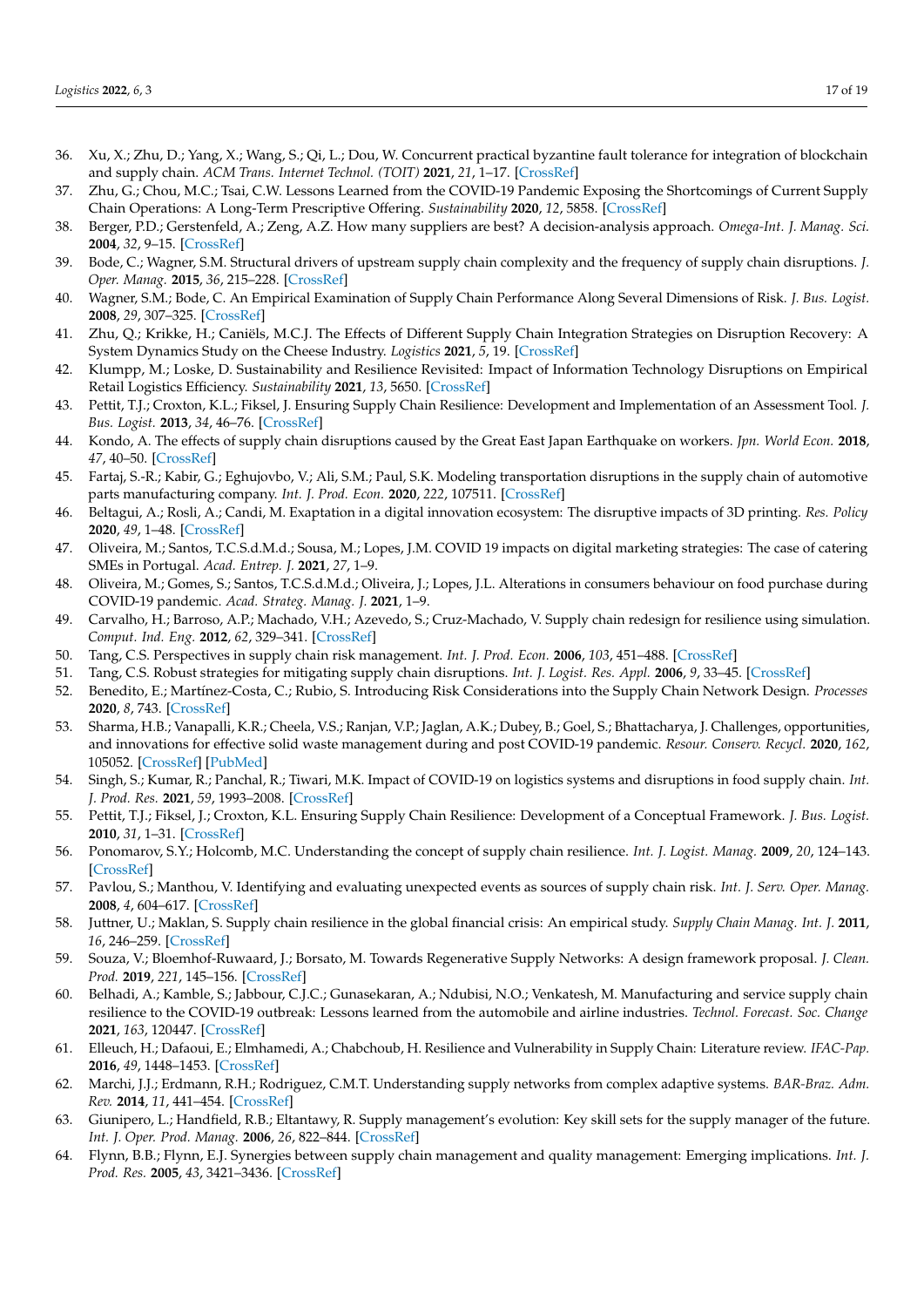- <span id="page-17-0"></span>65. Heckmann, I.; Comes, T.; Nickel, S. A critical review on supply chain risk - Definition, measure and modeling. *Omega-Int. J. Manag. Sci.* **2015**, *52*, 119–132. [\[CrossRef\]](http://doi.org/10.1016/j.omega.2014.10.004)
- <span id="page-17-1"></span>66. Linnenluecke, M.K. Resilience in Business and Management Research: A Review of Influential Publications and a Research Agenda. *Int. J. Manag. Rev.* **2017**, *19*, 4–30. [\[CrossRef\]](http://doi.org/10.1111/ijmr.12076)
- <span id="page-17-2"></span>67. Afuah, A.; Tucci, C.L. *Internet Business Models and Strategies: Text and Cases*; McGraw-Hill: New York, NY, USA, 2003; Volume 2, p. 384.
- <span id="page-17-3"></span>68. Benbunan-Fich, R. Internet business models and strategies: Text and cases. *Mid-Atl. J. Bus.* **2000**, *36*, 229.
- <span id="page-17-4"></span>69. Itami, H.; Nishino, K. Killing Two Birds with One Stone: Profit for Now and Learning for the Future. *Long Range Plan.* **2010**, *43*, 364–369. [\[CrossRef\]](http://doi.org/10.1016/j.lrp.2009.07.007)
- <span id="page-17-5"></span>70. Njie, B.; Asimiran, S. Case study as a choice in qualitative methodology. *J. Res. Method Educ.* **2014**, *4*, 35–40. [\[CrossRef\]](http://doi.org/10.9790/7388-04313540)
- 71. Lopes, J.; Farinha, L.; Ferreira, J.J.; Ferreira, F. Peeking beyond the wall: Analysing university technology transfer and commercialisation processes. *Int. J. Technol. Manag.* **2018**, *78*, 107–132. [\[CrossRef\]](http://doi.org/10.1504/IJTM.2018.093936)
- <span id="page-17-9"></span>72. Lopes, J.; Farinha, L.; Ferreira, J.J. Value Creation and Commercialization in Insular Ecosystems. *Int. J. Soc. Ecol. Sustain. Dev.* **2018**, *9*, 92–102. [\[CrossRef\]](http://doi.org/10.4018/IJSESD.2018070107)
- <span id="page-17-6"></span>73. Rodrigues, I.M.F.M.; Soares, N.F.M.; Lopes, J.M.; Oliveira, J.C.; Lopes, J.M.N.G. Gamification as a new trend in the co-creation process. *Rev. De Adm. Mackenzie* **2021**, *22*. [\[CrossRef\]](http://doi.org/10.1590/1678-6971/eramr210132)
- <span id="page-17-7"></span>74. Barratt, M.; Choi, T.Y.; Li, M. Qualitative case studies in operations management: Trends, research outcomes, and future research implications. *J. Oper. Manag.* **2011**, *29*, 329–342. [\[CrossRef\]](http://doi.org/10.1016/j.jom.2010.06.002)
- 75. Yin, R.K. *Qualitative Research from Start to Finish*; Guilford Publications: New York, NY, USA, 2015.
- <span id="page-17-8"></span>76. Lopes, J.; Lussuamo, J. Barriers to University-Industry Cooperation in a Developing Region. *J. Knowl. Econ.* **2021**, *12*, 1019–1035. [\[CrossRef\]](http://doi.org/10.1007/s13132-020-00646-0)
- <span id="page-17-10"></span>77. Yin, R.K. *Case Study Research: Design and Methods*; Sage Publications: Thousand Oaks, CA, USA, 2003.
- <span id="page-17-11"></span>78. Scholten, K.; Schilder, S. The role of collaboration in supply chain resilience. *Supply Chain Manag. Int. J.* **2015**, *20*, 471–484. [\[CrossRef\]](http://doi.org/10.1108/SCM-11-2014-0386)
- <span id="page-17-12"></span>79. Morcillo-Bellido, J.; Isasi-Sanchez, L.; Garcia-Gutierrez, I.; Duran-Heras, A. Model Based Analysis of Innovation in Sustainable Supply Chains. *Sustainability* **2021**, *13*, 4868. [\[CrossRef\]](http://doi.org/10.3390/su13094868)
- <span id="page-17-13"></span>80. Wieland, A.; Marcus Wallenburg, C. The influence of relational competencies on supply chain resilience: A relational view. *Int. J. Phys. Distrib. Logist. Manag.* **2013**, *43*, 300–320. [\[CrossRef\]](http://doi.org/10.1108/IJPDLM-08-2012-0243)
- <span id="page-17-14"></span>81. Tukamuhabwa, B.; Stevenson, M.; Busby, J. Supply chain resilience in a developing country context: A case study on the interconnectedness of threats, strategies and outcomes. *Supply Chain Manag. Int. J.* **2017**, *22*, 486–505. [\[CrossRef\]](http://doi.org/10.1108/SCM-02-2017-0059)
- <span id="page-17-15"></span>82. Campos, J.K.; Cardoso, P.c.A.; Callado, A.A.C.; Piecyk, M.I. CSR and Climate Change Implications for Multinational Enterprises. In *The Potential Strategic Role of Logistics Service Providers in Extending Sustainability to the Supply Chain; McIntyre, J.R., Ivanaj, S.,* Ivanaj, V., Eds.; Edward Elgar Publishing: Cheltenham, UK, 2018; p. 368.
- <span id="page-17-16"></span>83. Messina, D.; Barros, A.C.; Soares, A.L.; Matopoulos, A. An information management approach for supply chain disruption recovery. *Int. J. Logist. Manag.* **2020**, *31*, 489–519. [\[CrossRef\]](http://doi.org/10.1108/IJLM-11-2018-0294)
- <span id="page-17-17"></span>84. Ivanov, D. Revealing interfaces of supply chain resilience and sustainability: A simulation study. *Int. J. Prod. Res.* **2018**, *56*, 3507–3523. [\[CrossRef\]](http://doi.org/10.1080/00207543.2017.1343507)
- <span id="page-17-18"></span>85. Durach, C.F.; Wiengarten, F.; Choi, T.Y. Supplier–supplier coopetition and supply chain disruption: First-tier supplier resilience in the tetradic context. *Int. J. Oper. Prod. Manag.* **2020**, *40*, 1041–1065. [\[CrossRef\]](http://doi.org/10.1108/IJOPM-03-2019-0224)
- <span id="page-17-19"></span>86. Ergen, E.; Akinci, B. Formalization of the Flow of Component-Related Information in Precast Concrete Supply Chains. *J. Constr. Eng. Manag.* **2008**, *134*, 112–121. [\[CrossRef\]](http://doi.org/10.1061/(ASCE)0733-9364(2008)134:2(112))
- 87. Samuel, K.E.; Goury, M.-L.; Gunasekaran, A.; Spalanzani, A. Knowledge management in supply chain: An empirical study from France. *J. Strateg. Inf. Syst.* **2011**, *20*, 283–306. [\[CrossRef\]](http://doi.org/10.1016/j.jsis.2010.11.001)
- <span id="page-17-20"></span>88. Autry, C.W. Formalization of reverse logistics programs: A strategy for managing liberalized returns. *Ind. Mark. Manag.* **2005**, *34*, 749–757. [\[CrossRef\]](http://doi.org/10.1016/j.indmarman.2004.12.005)
- <span id="page-17-21"></span>89. Macbeth, D.K.; Ferguson, N. Strategic Aspects of Supply Chain Management. *Integr. Manuf. Syst.* **1991**, *2*, 8–12. [\[CrossRef\]](http://doi.org/10.1108/09576069110002699)
- <span id="page-17-22"></span>90. Martino, G.; Fera, M.; Iannone, R.; Miranda, S. Supply chain risk assessment in the fashion retail industry: An analytic network process approach. *Int. J. Appl. Eng. Res.* **2017**, *12*, 140–154.
- <span id="page-17-23"></span>91. Ambulkar, S.; Blackhurst, J.; Grawe, S. Firm's resilience to supply chain disruptions: Scale development and empirical examination. *J. Oper. Manag.* **2015**, *33–34*, 111–122. [\[CrossRef\]](http://doi.org/10.1016/j.jom.2014.11.002)
- <span id="page-17-24"></span>92. Namdar, J.; Torabi, S.A.; Sahebjamnia, N.; Nilkanth Pradhan, N. Business continuity-inspired resilient supply chain network design. *Int. J. Prod. Res.* **2021**, *59*, 1331–1367. [\[CrossRef\]](http://doi.org/10.1080/00207543.2020.1798033)
- <span id="page-17-25"></span>93. Meyr, H.; Stadtler, H. Types of supply chains. In *Supply Chain Management and Advanced Planning: Concepts, Models, Software and Case Studies*, 3rd ed.; Springer: Heidelberg, Germany, 2005; pp. 65–80.
- <span id="page-17-26"></span>94. Asian, S.; Nie, X. Coordination in Supply Chains With Uncertain Demand and Disruption Risks: Existence, Analysis, and Insights. *IEEE Trans. Syst. Man Cybern. Syst.* **2014**, *44*, 1139–1154. [\[CrossRef\]](http://doi.org/10.1109/TSMC.2014.2313121)